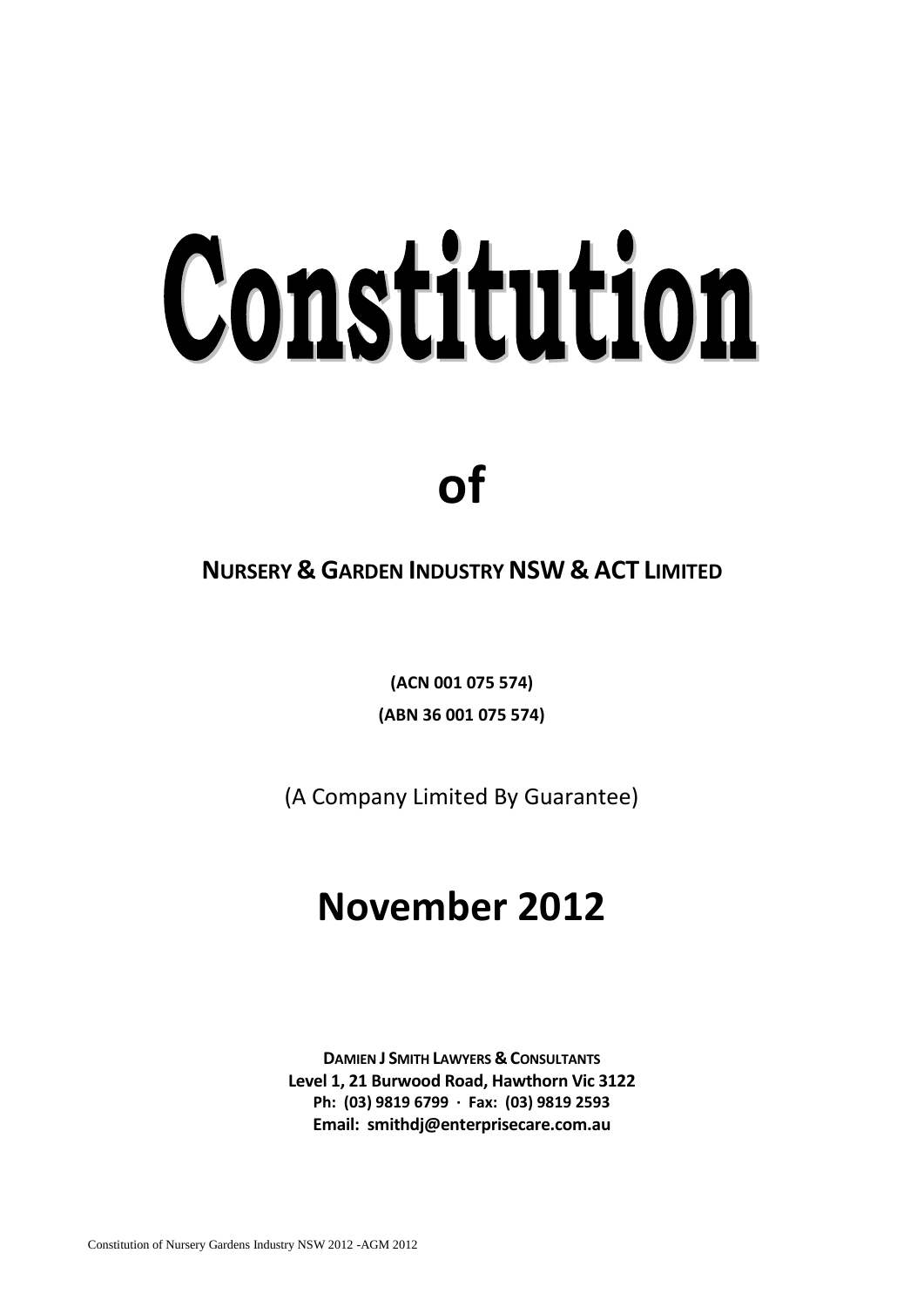### **ARTICLE**

### **PAGE**

| 1.           |  |
|--------------|--|
| 2.           |  |
| 3.           |  |
| $\mathbf{4}$ |  |
| 5.           |  |
| 6.           |  |
| 7.           |  |
| 8.           |  |
| 9.           |  |
| 10.          |  |
| 11.          |  |
| 12.          |  |
| 13.          |  |
| 14.          |  |
| 15.          |  |
| 16.          |  |
| 17.          |  |
| 18.          |  |
| 19.          |  |
| 20.          |  |
| 21.          |  |
| 22.          |  |
| 23.          |  |
| 24.          |  |
| 25.          |  |
| 26.          |  |
| 27.          |  |
| 28.          |  |
| 29.          |  |
| 30.          |  |
| 31.          |  |
| 32.          |  |
| 33.          |  |
| 34.          |  |
| 35.          |  |
| 36.          |  |
| 37.          |  |
| 38.          |  |
| 39.          |  |
| 40.          |  |
| 41.          |  |
| 42.          |  |
| 43.          |  |
| 44.          |  |
| 45.          |  |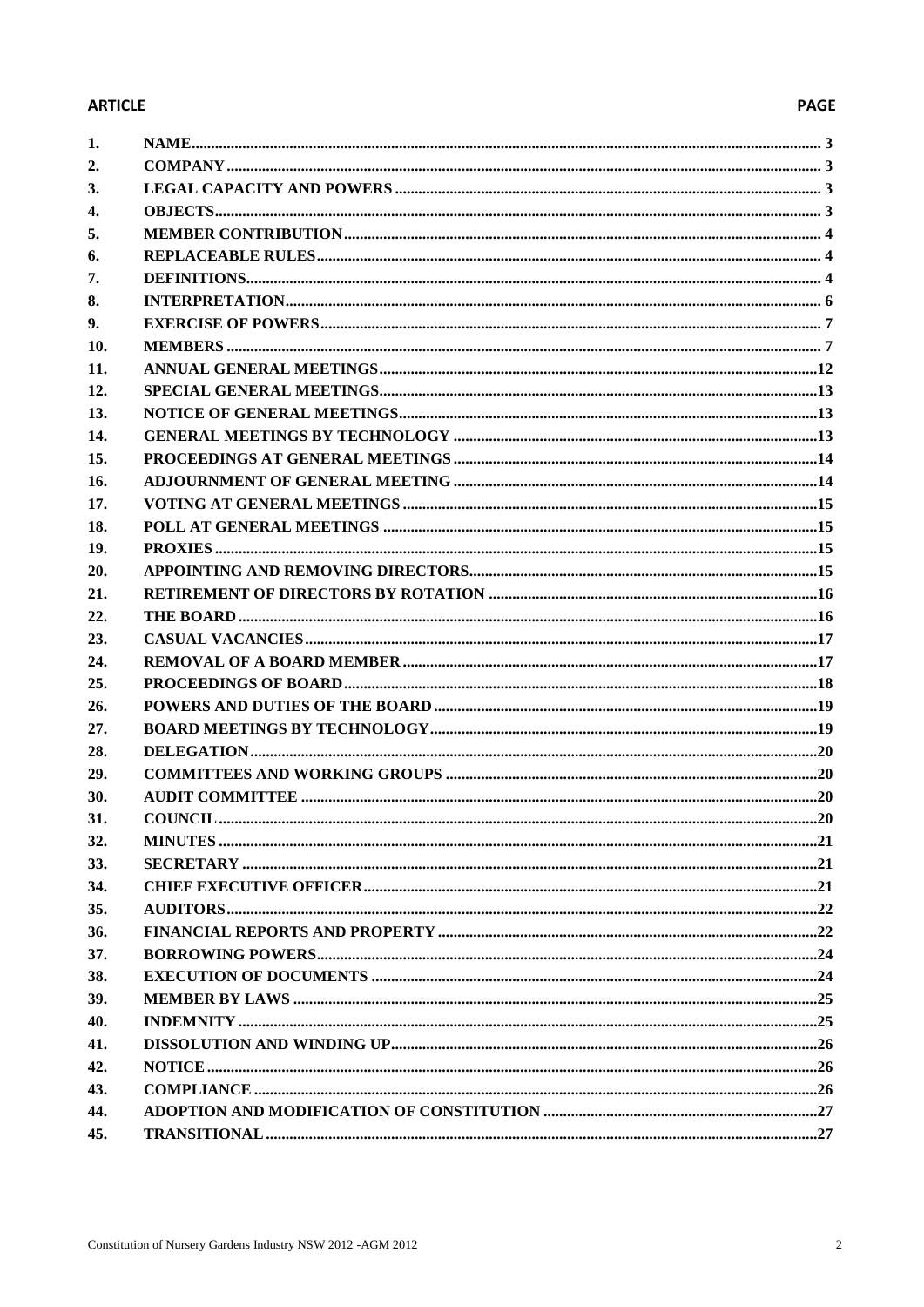### <span id="page-2-0"></span>**1. NAME**

1.1 The name of the company is Nursery & Garden Industry NSW & ACT Limited (hereinafter called "the Company").

### <span id="page-2-1"></span>**2. COMPANY**

2.1 The Company is a Not for Profit company limited by guarantee.

### <span id="page-2-2"></span>**3. LEGAL CAPACITY AND POWERS**

- 3.1 The Company:
	- (a) Has the legal capacity and, subject to the provisions of the Act, all the rights, powers and privileges of a natural person;
	- (b) Does not have the power to issue shares.
- <span id="page-2-5"></span>3.2 Subject to Article [3.3,](#page-2-4) the income and property of the Company must be applied solely towards the promotion of its objects and no portion may be paid or transferred, directly or indirectly, by way of dividend, bonus or otherwise, to any Member.
- <span id="page-2-4"></span>3.3 The Company is not prevented from the payment in good faith of remuneration to any officer or employee of the Company or to any Director in return for any services actually rendered to the Company, for goods supplied in the ordinary course of business, from the payment of interest at a rate not exceeding the overdraft rate for the time being fixed by the Company's bankers for the amount in question, from the payment of reasonable rent for premises or from out-of-pocket expenses incurred by any Director while engaged on Company business.
- 3.4 Members and Directors may not be employees.
- 3.5 The Company must not subscribe to, or support with its funds or amalgamate with, any Company or organisation, which does not prohibit the distribution of its income and property among its members to an extent at least as great as that imposed on the Company.

### <span id="page-2-3"></span>**4. OBJECTS**

- 4.1 The principal objects for which Company is established are to facilitate the successful growth of the nursery and garden industry in New South Wales and the Australian Capital Territory by:
	- (a) Advancing opportunities for increased profitability of Members through promotion of their business activities;
	- (b) Offering networking opportunities for Members;
	- (c) Providing education and skills development training targeted towards the specific needs of the Industry;
	- (d) Providing a range of Member services and programs;
	- (e) Supporting Member and Industry development through communication and training on workplace health and safety and employment legislation;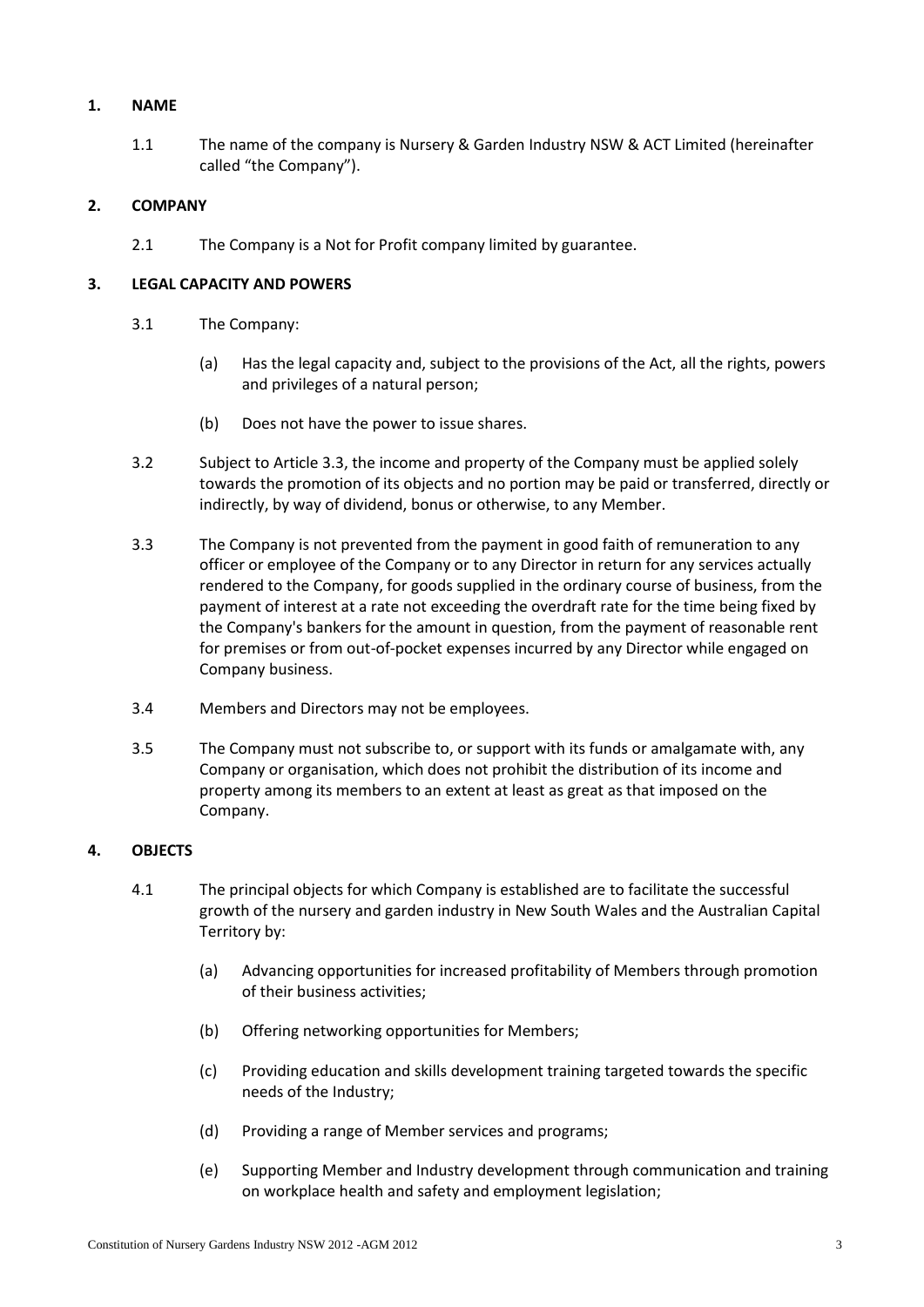- (f) To enter into any arrangements with any Government or authority, federal, state, local or otherwise that may seem conducive to the Company's objects or any of them; and to obtain from any such Government or authority any rights, privileges and concessions which the Company thinks it desirable to obtain; and to carry out, exercise and comply with any such arrangements, rights, privileges and concessions.
- (g) In furtherance of the objects of the Company to buy, sell, improve, manage, develop, exchange, lease, dispose of, turn to account or otherwise deal with all or any part of the assets property and rights of the Company.
- (h) In furtherance of the objects of the Company to amalgamate with any companies, institutions, societies or associations having objects altogether or in part similar to those of the Company and which shall prohibit the distribution of its or their income and property among its or their members to an extent at least as great as that imposed upon the Company under or by virtue of Article [3.2](#page-2-5) of this Constitution.
- (i) To do all such other things as are incidental or conducive to the attainment of the objects and the exercise of the powers of the Company.

### <span id="page-3-0"></span>**5. MEMBER CONTRIBUTION**

- 5.1 The liability of the Members is limited.
- 5.2 Each Member undertakes to contribute an amount as may be required not exceeding \$1.00 to the property of the Company in the event of the Company being wound up:
	- (a) at a time when that person is a Member; or
	- (b) within one year of the time that person ceased to be a Member,
	- for:
	- (c) payment of the debts and liabilities of the Company contracted before that person ceased to be a Member;
	- (d) payment of the costs, charges and expenses of winding-up the Company; and
	- (e) adjustment of the rights of the contributors amongst themselves.

### <span id="page-3-1"></span>**6. REPLACEABLE RULES**

- 6.1 Except where the contrary intention appears in this Constitution, an expression in a provision of this Constitution that deals with a matter dealt with by a particular provision of the Act has the same meaning as in the provision of the Act.
- 6.2 The replaceable rules referred to in the Act are displaced by this Constitution.

### <span id="page-3-2"></span>**7. DEFINITIONS**

In this Constitution:

"Act" means the Corporations Act 2001 (Commonwealth);

"AGM" means the Annual General Meeting of Members;

"Article" means an article of this Constitution;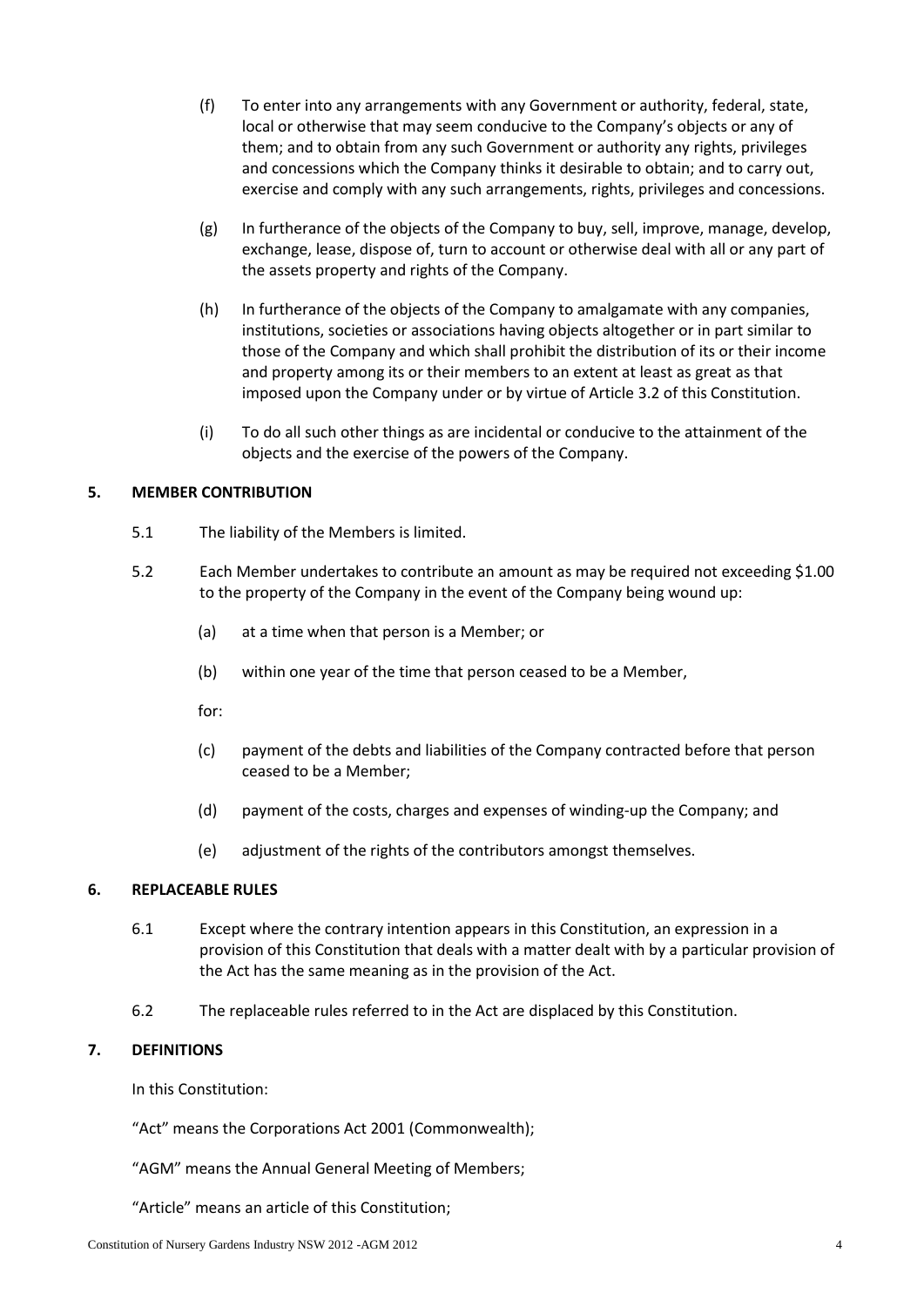"Board" means the board of Directors of the Company, which is constituted by the persons who hold office as Directors, from time to time;

"Business Day" means a day except a Saturday, Sunday or public holiday;

"Directors" mean the directors of the Company for the time being;

"Disciplinary Committee" means a committee established by the Board to hear any complaints brought by or against any Member;

"Expulsion Event" means any behaviour which may lead to the expulsion or suspension of a Member as per article [10.9.1;](#page-9-0)

"Effective Date" means the date on which the Company is incorporated;

"Fees" means a fee or levy payable by Members as determined by Members from time to time in General Meeting;

"Financial Member" means a member of the Company whose membership subscription is current;

"General Meeting" means a meeting of the Members of the Company;

"Industry" means retail nurseries and garden centres, wholesale and production nurseries, allied traders, institutions, nursery consultants, landscapers and garden care operators;

"Industry Business" means any person which carries on business in either New South Wales or the Australian Capital Territory and who are responsible for and predominantly engaged in the Industry;

"Legal Costs" of a person means legal costs incurred by that person in defending an action for a Liability of that person;

"Liability" of a person means a liability incurred by that person as an officer of the Company or a subsidiary of the Company;

"Member" means a person whose name is entered in the Register as a Member of the Company;

"Member By Laws" means the document containing the rights and responsibilities relating to Membership of the Company;

"Member Category" means a category of Member approved by the Board and defined in the Member By Laws;

"Month" shall mean a calendar month;

"Notice" means a notice given pursuant to, or for the purpose of, this Constitution or the Act;

"Prescribed Notice" means 21 days or any shorter period of notice for a meeting allowed under the Act;

"Register" means the register of Members kept under the Act;

"Regional Groups" means a network of Members relevant to a geography within the State approved by the Board. These Members will undertake such activities as approved by the Board at the relevant time and will provide a forum for liaison and coordination between the Board and Members in those specific regions.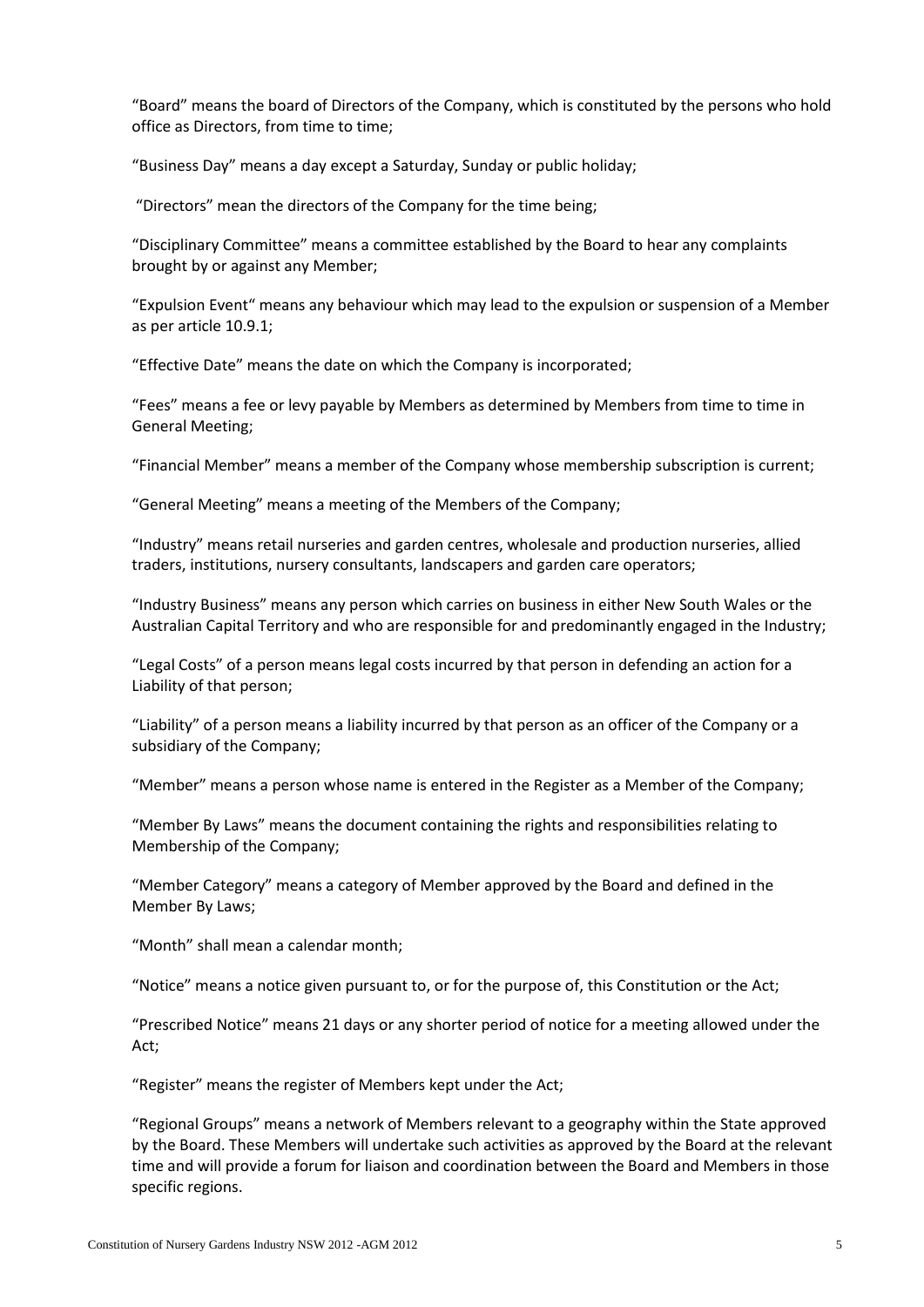"Registered Office" means the registered office of the Company;

"Relevant Officer" means a person who is, or has been, a Director or Secretary;

"Resolution" means a resolution other than a special resolution;

"Secretary" means any person appointed to perform the duties of Secretary of the Company;

"Special General Meeting" means a meeting of Members convened in accordance with Article [12](#page-12-0) of this Constitution. Each resolution to be passed at a Special General Meeting shall be a Special Resolution;

"Special Interest Group" means a network of Members relevant to a specific common interest within the State approved by the Board. These Members will undertake such activities as approved by the Board at the relevant time and will provide a forum for liaison and coordination between the Board and Members in those specific interest groups.

"Special Resolution" means a resolution:

- (a) of which notice has been given; and
- (b) that has been passed by at least 75% of the eligible votes cast.

"State" means the state of New South Wales and territory of Australian Capital Territory.

### <span id="page-5-0"></span>**8. INTERPRETATION**

- 8.1 In this Constitution:
	- (a) a reference to a meeting of Members includes a meeting of any category of Members;
	- (b) a Member is taken to be present at a meeting of Members if the Member is present in person; or
	- (c) a reference to a notice or document in writing includes a notice or document given by fax, email or any other form of written communication.
- 8.2 In this Constitution, headings are for convenience only and do not affect interpretation and unless the context indicates a contrary intention:
	- (a) a reference to a function includes a reference to a power, authority or duty;
	- (b) a reference to the exercise of a function includes, where the function is a power, authority or duty, a reference to the exercise of the power or authority of the performance of the duty;
	- (c) words importing the singular include the plural (and vice versa);
	- (d) words indicating a gender include every other gender;
	- (e) the word "person" includes an individual, the estate of an individual, a corporation, unincorporated enterprise, sole trader, an authority, an association or a joint venture (whether incorporated or unincorporated), a partnership and a trust;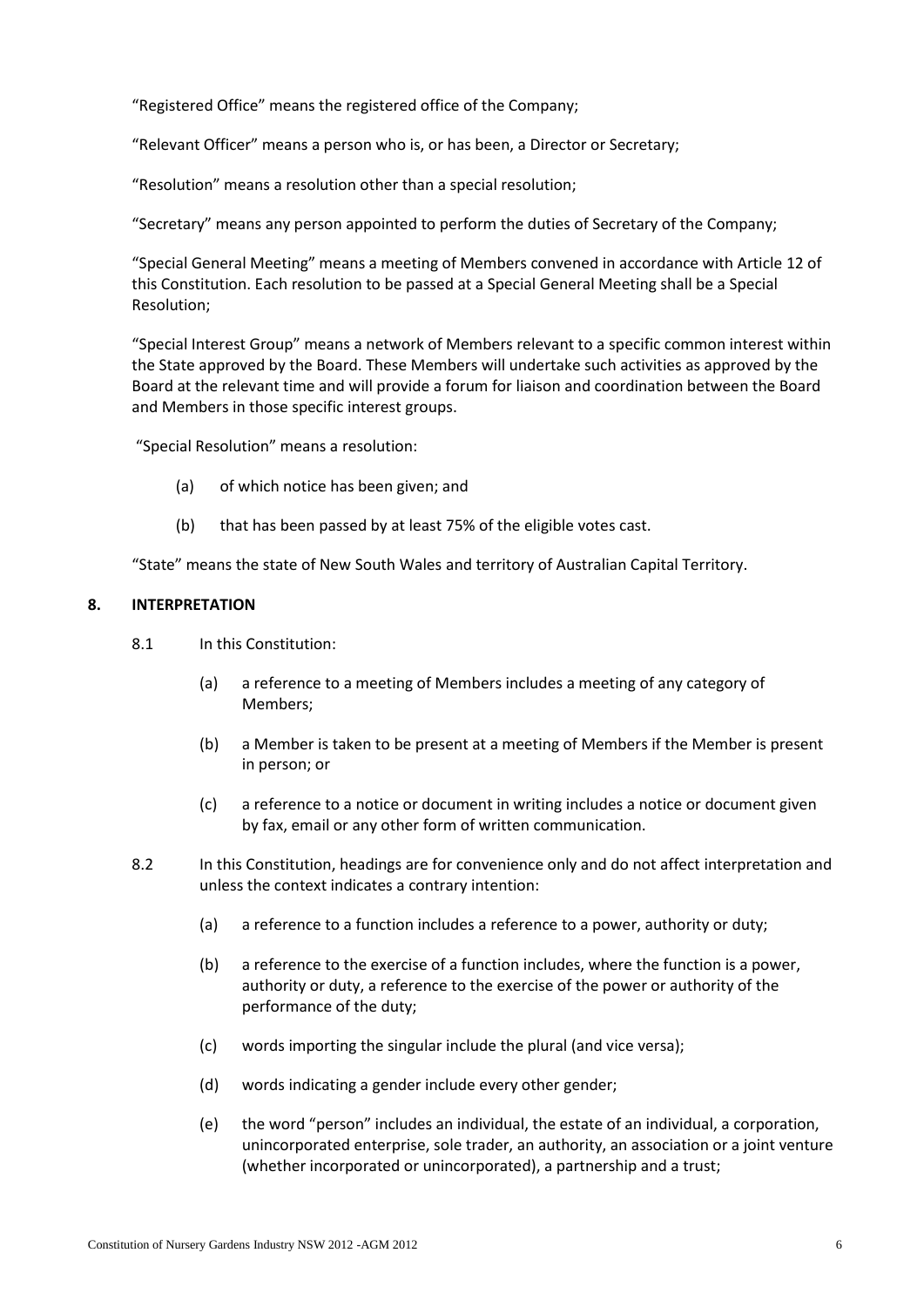- (f) where a word or phrase is given a defined meaning, any other part of speech or grammatical form of that word or phrase has a corresponding meaning; and
- (g) the word "includes" in any form is not a word of limitation.
- 8.3 Unless the context indicates a contrary intention, in this Constitution:
	- (a) a reference to an Article is to an article of this Constitution; and
	- (b) a reference to this Constitution, is to this Constitution (and where applicable any of its provisions) as modified or repealed from time to time.
- 8.4 Unless the context indicates a contrary intention, in this Constitution, a reference to any statute or to any statutory provision includes any statutory modification or re-enactment of it or any statutory provision substituted for it, and all ordinances, by-laws, regulations, rules and statutory instruments (however described) issued under it.
- 8.5 Unless the context indicates a contrary intention, in this Constitution:
	- (a) an expression that deals with a matter dealt with by a provision of the Corporations Act has the same meaning as in that provision; and
	- (b) an expression that is defined in the Act has the same meaning as in that section.
- 8.6 Expressions referring to "writing" shall unless the contrary intention appears, be construed as including references to printing, lithography, photography, electronic , digital and other modes of representing or reproducing words in a visible form.

### <span id="page-6-0"></span>**9. EXERCISE OF POWERS**

9.1 Where this Constitution confers a power or imposes a duty, then, unless the contrary intention appears, the power may be exercised and the duty must be performed, from time to time, as the occasion requires.

### <span id="page-6-1"></span>**10. MEMBERS**

### 10.1 **Member Categories**

- 10.1.1 The Members of the Company shall consist of persons whose application for membership has been approved by the Board.
- 10.1.2 Members will be assigned a Member Category once their application for membership has been approved. The categories are defined in the Member By Laws. The Board may from time to time reduce or create additional categories of Member.

### 10.2 **Register of Members**

- 10.2.1 A register of Members must be kept and contain:
	- (a) the name and relevant contact details of each Member;
	- (b) the name and relevant contact details of the nominated representative of each corporate Member
	- (c) the date on which each Member was admitted to the Company;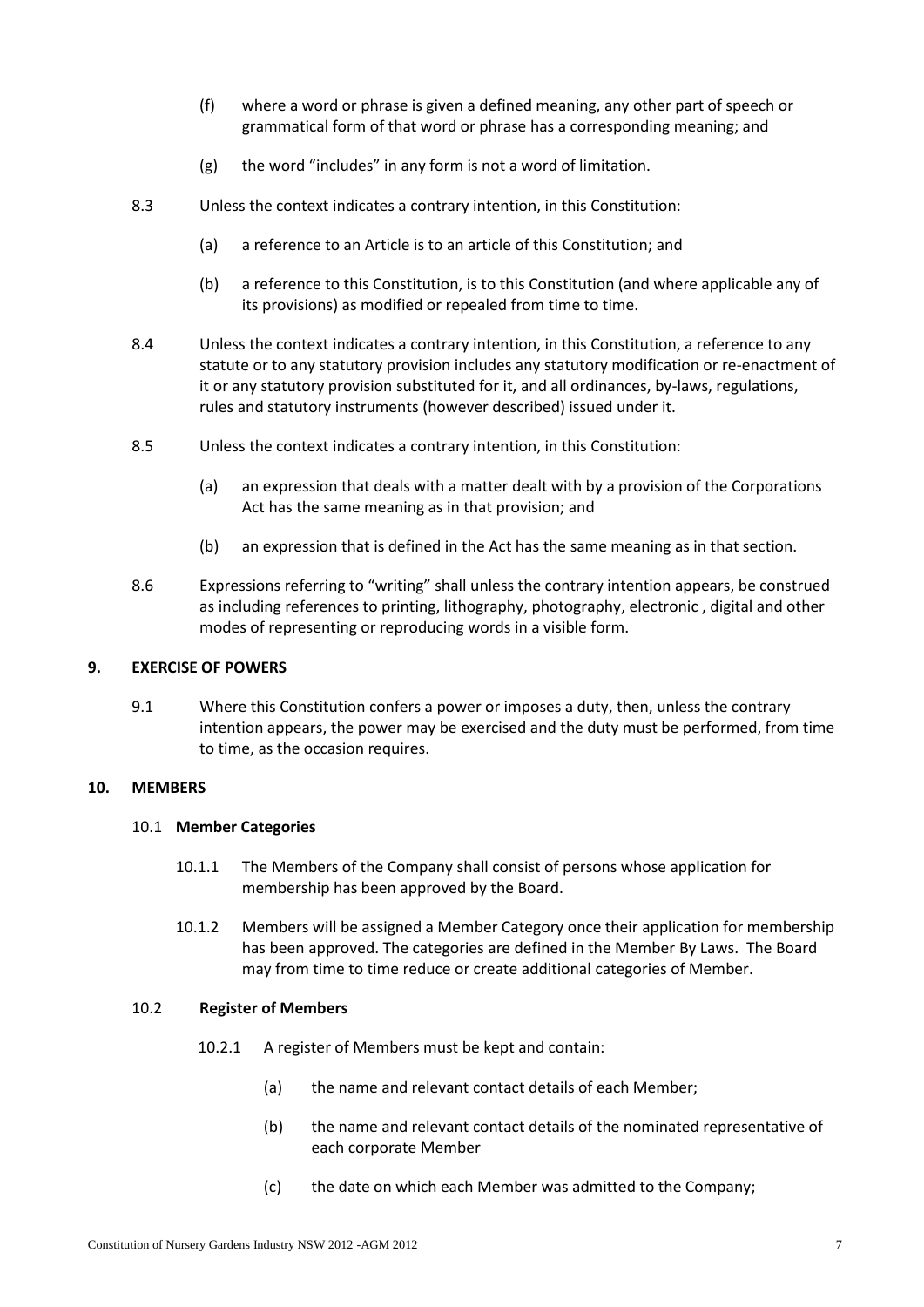- (d) the Member Category; and
- (e) if applicable, the date of, and reason(s) for, resignation or termination of membership.
- 10.2.2 The register of Members may be inspected by a Member giving to the Secretary seven (7) days' notice in writing or such lesser time to which the Secretary agrees.

### 10.3 **Application for Membership**

- 10.3.1 The Members are any other persons the Board admit to membership who are committed to contributing to achievement of the Company's Objects.
- 10.3.2 Every applicant for membership of the Company must apply in the form and manner and shall be required to meet certain criteria as determined by the Board from time to time and set forth in the Member By Laws published by the Company
- 10.3.3 The Board may decide to create eligibility criteria and categories of membership with the same or differing rights or privileges.
- 10.3.4 After the receipt of an application for membership made in accordance with this constitution, the Board, or a delegate approved by the Board, must consider the application and decide whether to admit or reject the admission of the applicant. The Board need not give any reason for rejecting an application.
- 10.3.5 The Secretary shall, on advice from the Board of acceptance of the Member application, enter the applicant's name in the Register of Members and, upon the applicant's name being so entered, the applicant becomes a Member of the Company.
- <span id="page-7-1"></span>10.3.6 A Member having any change of directors, change of name or trading name, or any change in beneficial ownership of shares so that there is a change in the controlling interest of such Member, shall be required to notify the Company of such change in writing within one (1) month and the Board may at its absolute discretion require such Member to lodge a new membership application and to meet the membership criteria then applicable, or take such other action as it at its sole discretion sees fit.

### <span id="page-7-0"></span>10.4 **Representative**

- 10.4.1 Each Member which is a company or legal person must be represented at meetings of the Company by:
	- (a) its nominated representative, a record of which is held by the Company; or
	- (b) in their absence, by a duly nominated proxy.
- 10.4.2 Each Member must notify the Secretary of the name and contact details of its nominated representative under Article [10.4.1](#page-7-0) A Member must, if it wishes to change its nominated representative, notify the Secretary in writing accordingly of the name and contact details of its newly nominated representative.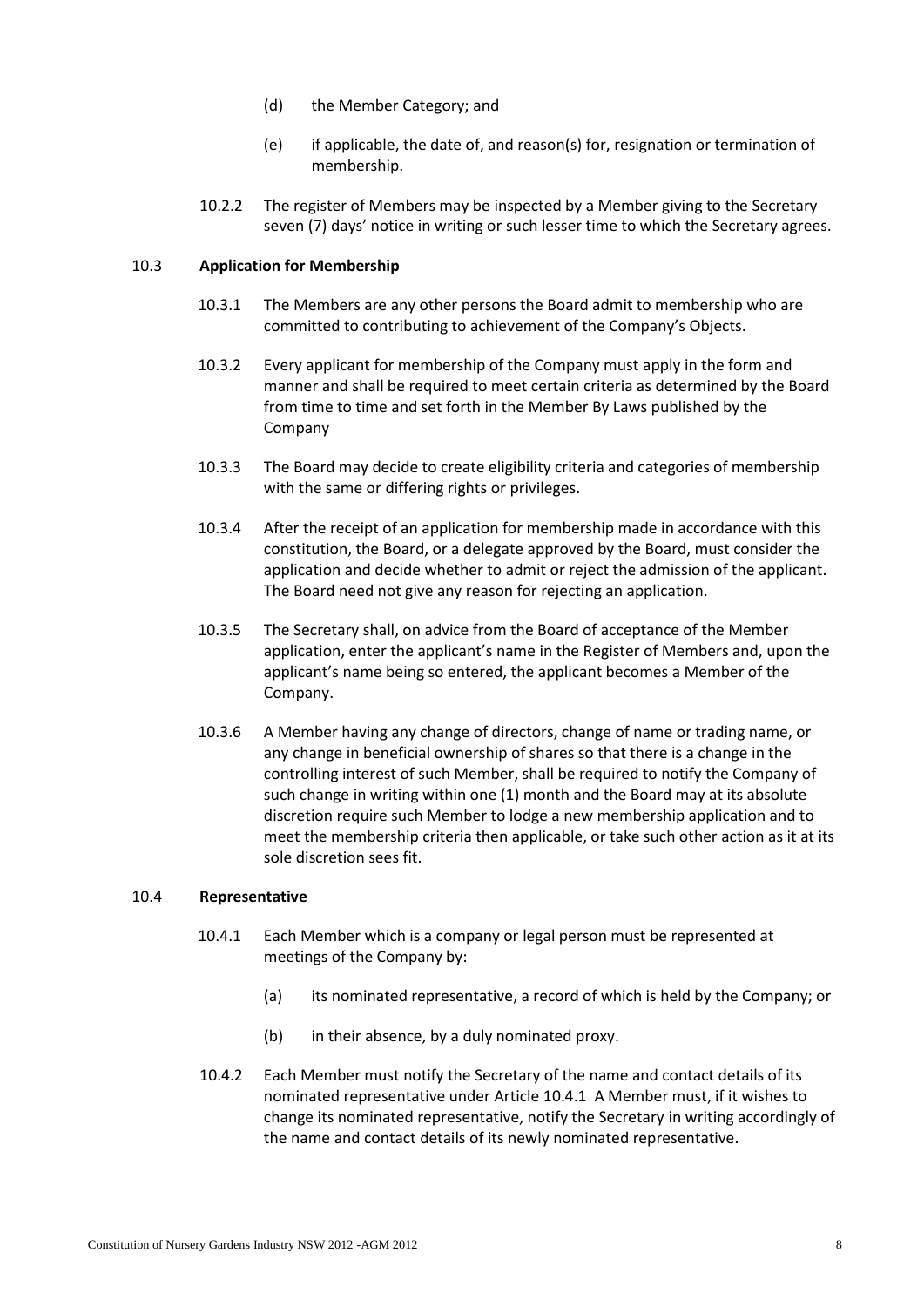### 10.5 **Membership not transferable**

10.5.1 The rights and privileges of any Member shall be personal to the Member and are not transferable.

### 10.6 **Subscriptions**

- 10.6.1 The Board shall from time to time determine the annual subscription for each Member which shall be either a fixed fee or for certain categories of membership may be based upon criteria as determined by the Board.
- 10.6.2 All annual subscriptions shall become due and payable in advance on the first day of July in each year or at such other time as the Board shall determine from time to time.

### 10.7 **Ceasing to be a Member**

- 10.7.1 A person will cease to be a Member of the Company upon the occurrence of any of the following events:
	- (a) the Member resigns in accordance with Article [10.8](#page-9-1) ;
	- (b) the Member is expelled under Articl[e 10.9;](#page-9-2)
	- (c) if the Member is a natural person, upon the death of the Member;
	- (d) if the person is a corporate body, as per Article [10.7.5;](#page-8-0)
	- (e) If any Member of the Company fails to pay the annual subscription or any other monies due to the Company within one (1) month after the same becomes due and upon having been given notice in writing by the Secretary to pay the same, it remains unpaid for a further seven (7) days after such written notice;
	- (f) Pursuant to disciplinary action by the Board under Articl[e 10.9;](#page-9-2) or
	- (g) If in the opinion of the Board the Member has ceased to carry on business of a nature being eligible for membership or has otherwise ceased to comply with the criteria for membership set forth in the Member By Laws or has contravened Article [10.3.6;](#page-7-1) or
- 10.7.2 The Secretary shall make an appropriate notation in the register of Members upon a person ceasing to be a Member of the Company.
- 10.7.3 The estate of a deceased Member is not released from any liability in respect of that person being a Member.
- 10.7.4 Any resignation or other termination or suspension of membership shall not relieve a Member of their liability to pay any money due to the Company.
- <span id="page-8-0"></span>10.7.5 Members, who are corporate bodies, shall cease automatically as follows:
	- (a) In the case of a partnership, upon dissolution of the partnership or if a Receiver of a partnership assets is appointed.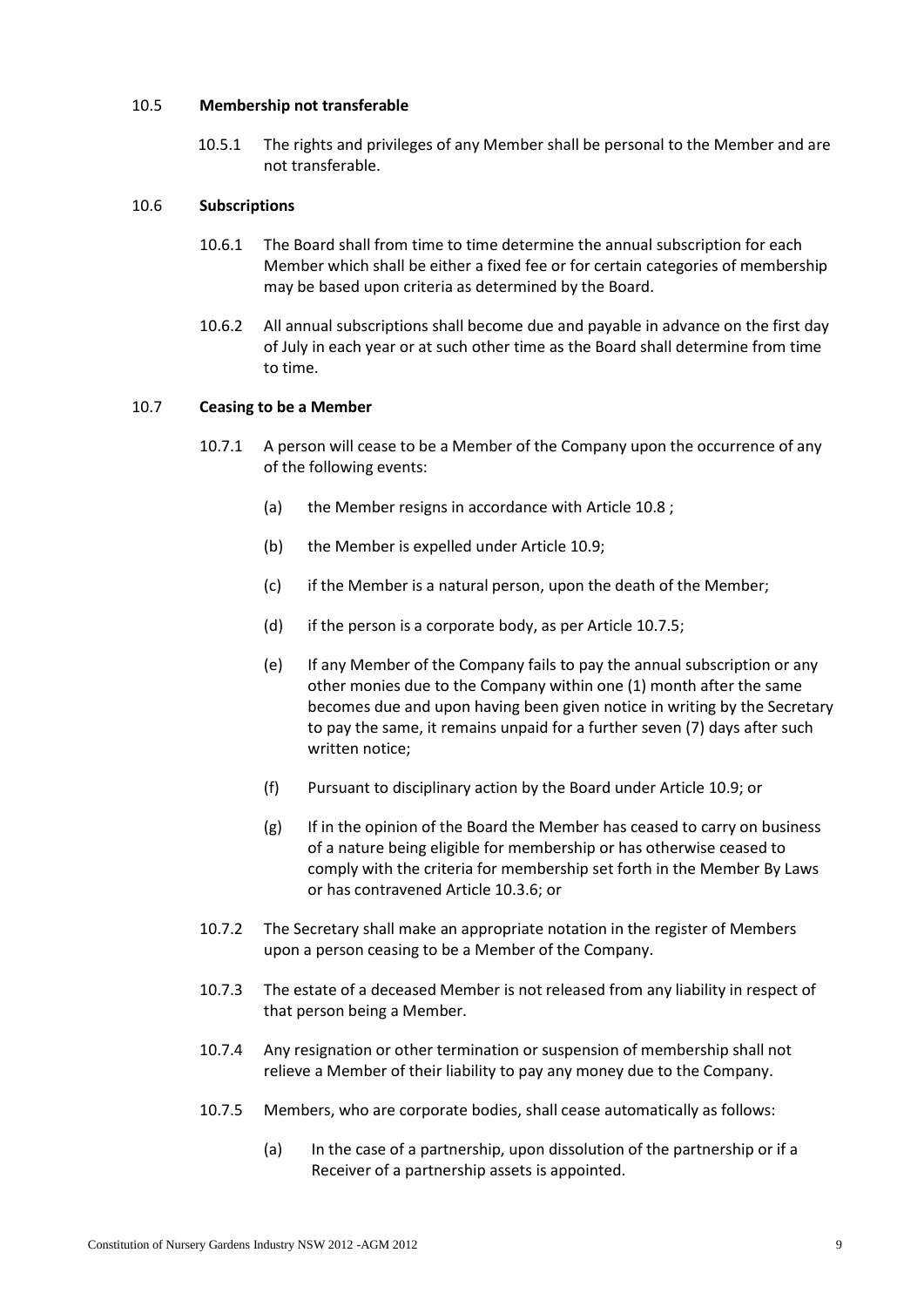- (b) In the case of a company or other business entity upon the appointment of a Liquidator or Provisional Liquidator or if a Receiver or Receiver and Manager of its assets is appointed or if it enters into any scheme or arrangement or composition with its creditors or is placed under official management or other form of insolvency administration.
- 10.7.6 On the termination or suspension of membership for any reason neither the Member nor the representative of such Member shall have any interest in the Company or its property, nor shall such Member or representative have or be entitled to claim any rights or privileges of membership of the Company.

### <span id="page-9-1"></span>10.8 **Resignation**

- 10.8.1 A Member may resign as a Member by giving the Company not less than one (1) months' notice in writing.
- 10.8.2 Unless the notice provides otherwise, a resignation by a Member takes effect immediately on the giving of that notice to the Company.
- 10.8.3 Any Member so resigning shall be liable for any outstanding subscriptions which may be recovered as a debt due to the Company.
- 10.8.4 The Company may retain the unexpired portion of a resigned Member's annual membership subscription.

### <span id="page-9-2"></span><span id="page-9-0"></span>10.9 **Expulsion or suspension**

- 10.9.1 The Board shall have the power to either expel any Member or declare their membership terminated or suspend the membership either for a fixed period or indefinitely or to impose a fine upon or issue a reprimand to any Member if in the opinion of the Board the Member has committed any of the following Expulsion Events:
	- (a) The Member has committed a breach of the Constitution or of any Member By Law published from time to time by the Company.
	- (b) The Member has acted in a manner detrimental or prejudicial to the interests of the Company or which may tend to bring the Company into contempt or disrepute.
	- (c) The Member obtained membership by improper means or without the required qualifications.
	- (d) The Member is not or is no longer desirable as a Member of the Company.
	- (e) The Member has commenced legal proceedings against the Company.
- <span id="page-9-3"></span>10.9.2 Any allegation of misconduct by a Member which appears to involve an Expulsion Event shall be first brought to the attention of the Disciplinary Committee, in writing, to consider what action, if any, should be taken.
- <span id="page-9-4"></span>10.9.3 Subject to Article [10.9.2,](#page-9-3) the Board may resolve to:
	- (a) Issue the Member with a fine or reprimand ; or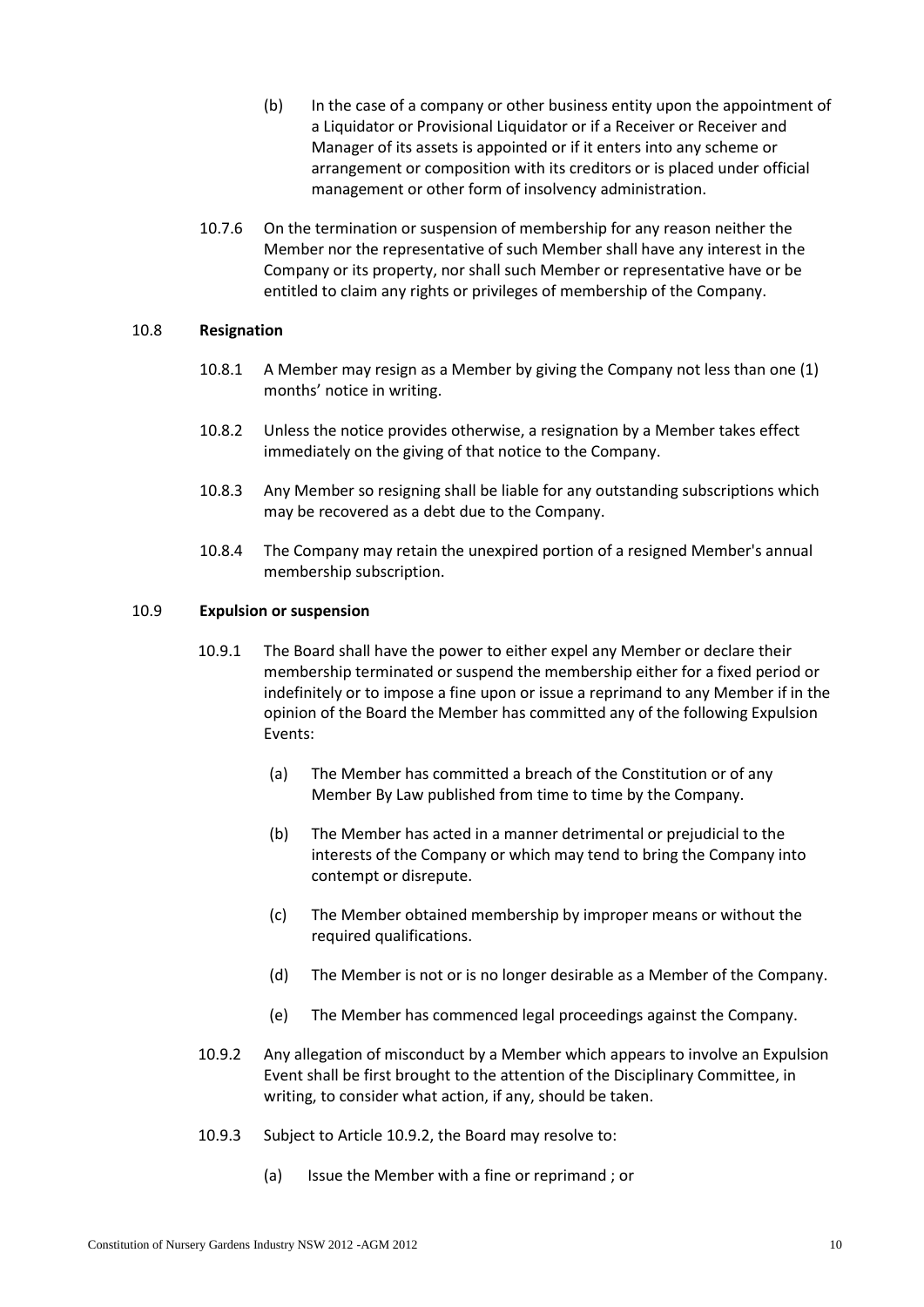- (b) Expel a Member; or
- (c) Suspend a Member;
	- i. For such period; and
	- ii. From enjoying such rights and privileges of Membership;

as the Board may determine;

if:

- (d) An Expulsion Event occurs in respect of the Member; and
- (e) The Disciplinary Committee gives that Member at least 21 days' notice in writing:
	- i. Stating the Expulsion Event and details of any possible penalty, suspension or expulsion of membership;

and

- ii. Informing the Member of his, her or its rights under Articl[e 10.9.4](#page-10-0)
- <span id="page-10-0"></span>10.9.4 Before the Board may pass any resolution under Article [10.9.3](#page-9-4)
	- (a) The Member must first of all have been notified in writing by the Company's Disciplinary Committee that it is investigating the matters concerning the Member that may become the subject of an Expulsion Event;
	- (b) The Disciplinary Committee may determine the manner in which it seeks to clarify the matter prior to contacting the Member;
	- (c) The Member is then to be informed in writing of the particulars of the matter under consideration by the Disciplinary Committee and must be invited to make submissions in writing and given 21 days to do so;
	- (d) The Disciplinary Committee may seek from the Member further information as specified in writing and provided the Member is given 21 days in which to comply;
	- (e) The Disciplinary Committee must then make a written recommendation after its consideration of all the material before it.
- 10.9.5 In the event that the recommendation includes the expulsion or suspension of the Member, then a copy of that recommendation must be forwarded both to the Board and to the Member concerned. Otherwise the copy of the recommendation is forwarded to the Chief Executive Officer and the Member.
- 10.9.6 The Member who is the subject of a recommendation that involves any penalty, including expulsion or suspension, may lodge an appeal within 21 days of receiving written notice of the recommendation by delivering a written notice of appeal to the President setting out in detail the grounds of appeal. If a notice of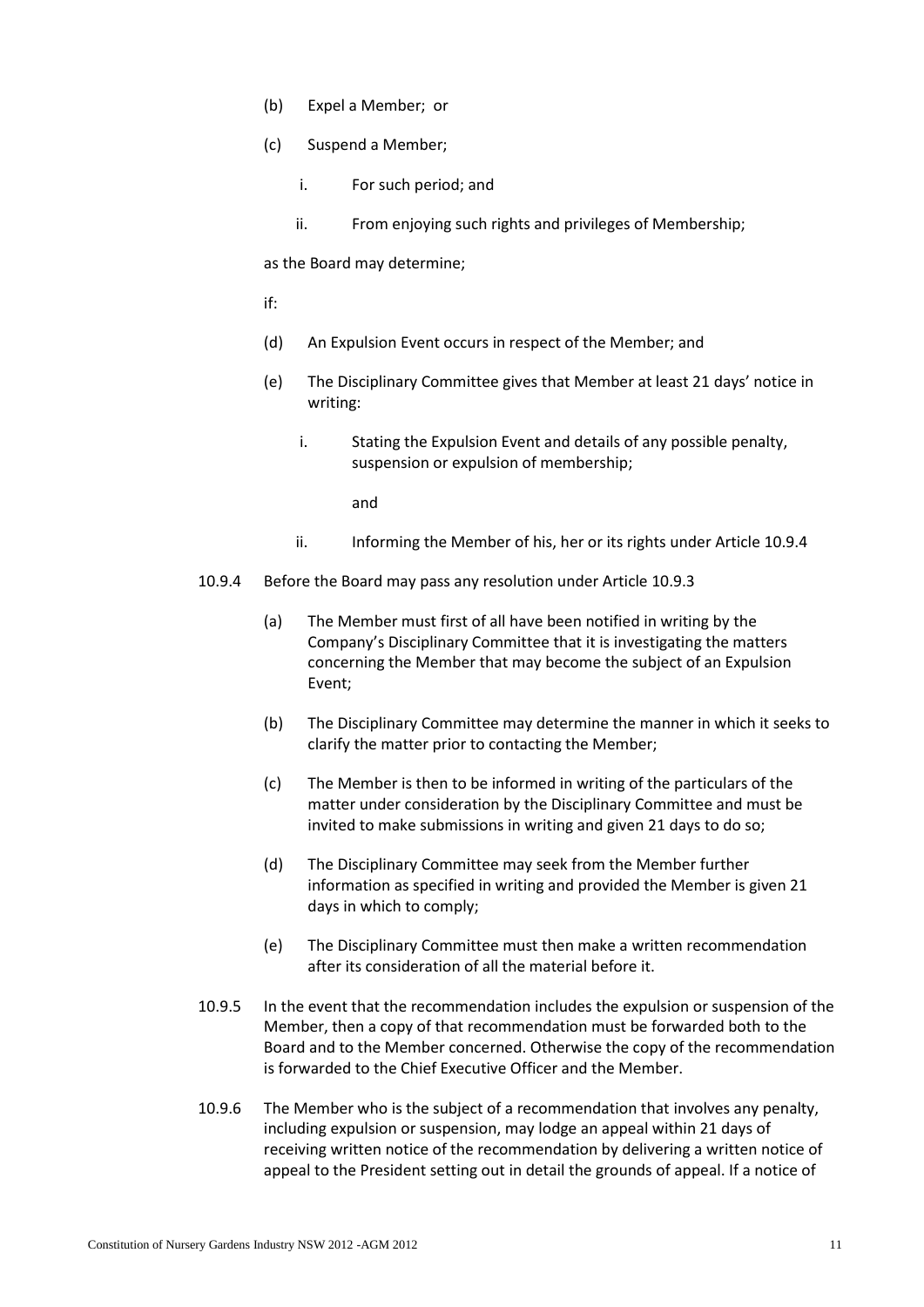appeal is not received by the President within this period the Board may proceed as outlined in Articl[e 10.9.3.](#page-9-4)

- 10.9.7 If a notice of appeal is received within the 21 day period the President must:
	- (a) Convene a meeting of the Board to be held within 28 days;
	- (b) Ensure that the Member who is the subject of the recommendation receives the same notice of the meeting as the Board with written particulars of the matter to be considered and must be invited to attend and be heard;
	- (c) Inform the Member that as well as being present at the meeting they may be accompanied by a representative but must advise the President at least seven (7) days before the meeting, whether they will be accompanied at the meeting, and the capacity of the representative;
	- (d) Advise the Member that at the Board meeting the Member may make submissions in writing or orally and must be given an opportunity to respond to any matters raised at the Board meeting.
- 10.9.8 After the Member has addressed the Board, all submissions have been heard and received and the Member has been given an opportunity to respond, the Member and any accompanying person must leave the meeting and the Board will consider its position and may pass a resolution in accordance with Article [10.9.3.](#page-9-4)
- 10.9.9 Where a resolution is passed under Article [10.9.3,](#page-9-4) the Company must give the Member, notice ("Disciplinary Notice") in writing of any penalty, within 10 Business Days of the Board resolution.
- 10.9.10 A resolution under Articl[e 10.9.3](#page-9-4) takes effect on the date of the resolution.

### <span id="page-11-0"></span>**11. ANNUAL GENERAL MEETINGS**

- 11.1 The Board shall call an Annual General Meeting in accordance with the Act and the Constitution.
- 11.2 The Annual General Meeting shall be held within five months after the end of its financial year.
- 11.3 The order of the business at the meeting shall be:
	- (a) the confirmation of the minutes of the previous Annual General Meeting and of any Special General Meeting held since that meeting;
	- (b) the consideration of the accounts and reports of the Directors and the Auditor's report; including any borrowings
	- (c) the confirmation of the election of Board members; and
	- (d) any other business requiring consideration by the Company in General Meeting.
- 11.4 All business at an Annual General Meeting other than consideration of the accounts, balance sheets and the reports of the Board and auditors, the election of office bearers and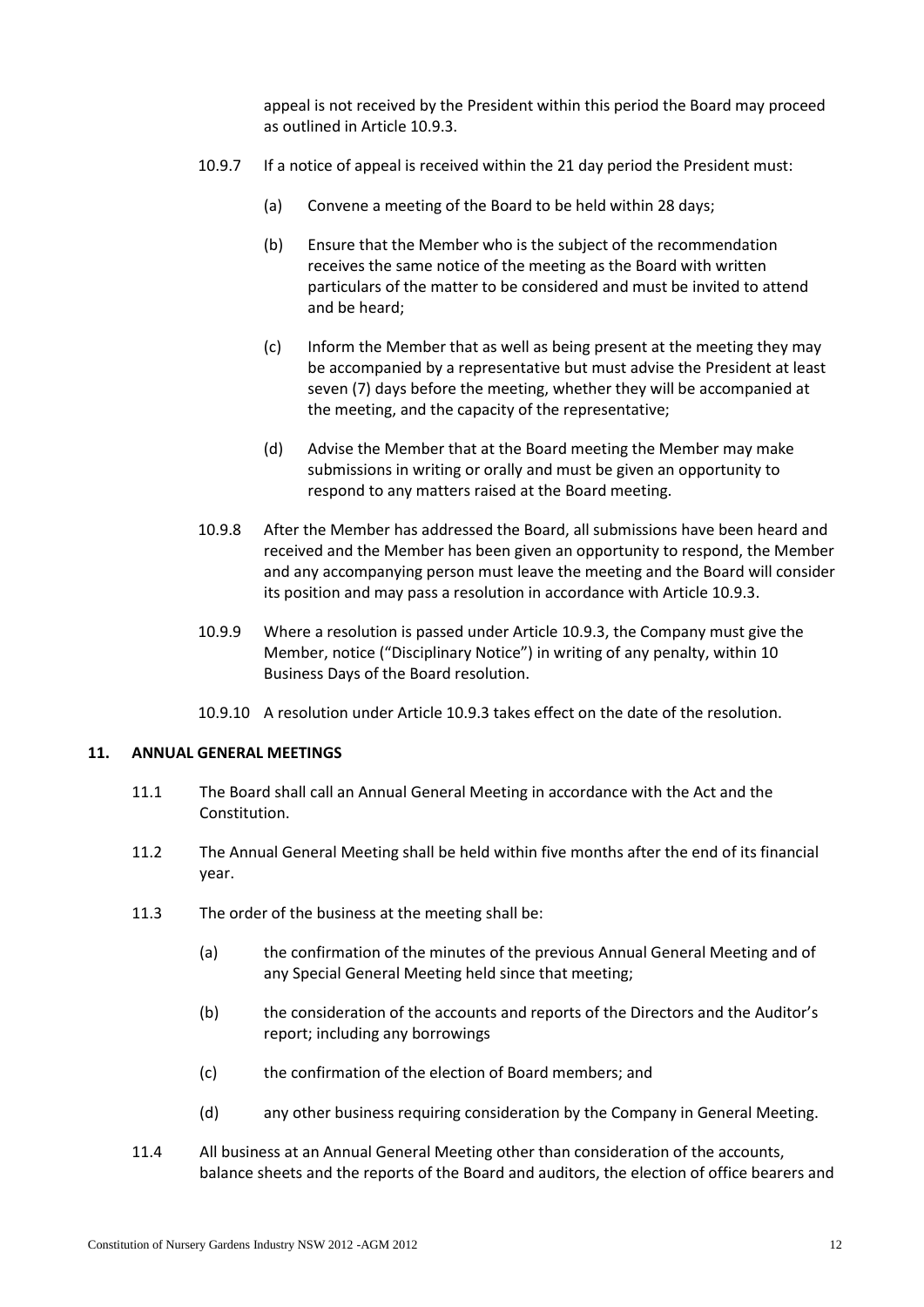the appointment of the auditors, and all business at any other General Meeting, constitutes special business.

11.5 The chair of an Annual General Meeting must allow a reasonable opportunity for the Members as a whole at the meeting to ask questions about or make comments on the management of the Company.

### <span id="page-12-0"></span>**12. SPECIAL GENERAL MEETINGS**

- 12.1 The Board may call a Special General Meeting of the Company at any time.
- <span id="page-12-3"></span>12.2 A Special General Meeting may be requisitioned in writing by Members of the Company. The requisition must state the purpose of the meeting and shall be signed by not less than 10% of the total number of Members of the Company. Within one (1) month of the receipt of the requisition, the Board shall convene a Special General Meeting for the purpose specified in the requisition.
- 12.3 If a Special General Meeting is not convened within one (1) month, as required by sub-Article [12.2](#page-12-3) [above,](#page-12-3) the requisitionists may convene a Special General Meeting. The reasonable expenses of convening and conducting such a meeting shall be borne by the Company.

### <span id="page-12-1"></span>**13. NOTICE OF GENERAL MEETINGS**

- 13.1 Subject to sub-Article [13.2](#page-12-4) [below,](#page-12-4) at least 21 days' Notice of any General Meeting shall be given to Members. The Notice shall set out where and when the meeting will be held, and particulars of the nature and order of the business to be transacted at the meeting.
- <span id="page-12-4"></span>13.2 Notice of a meeting at which a Special Resolution is to be proposed shall be given at least 21 days prior to the date of the meeting.
- 13.3 A Notice may be given by the Company to any Member by serving the Member with the Notice personally, or by sending it by post, email or fax to the address appearing in the register of Members.
- 13.4 Where a Notice is sent by post:
	- (a) the service is effected by properly addressing, prepaying and posting a letter or packet containing the Notice; and
	- (b) unless the contrary is proved, service will be taken to have been effected at the time at which the letter or packet would be delivered in the ordinary course of post.

### <span id="page-12-2"></span>**14. GENERAL MEETINGS BY TECHNOLOGY**

- 14.1 The contemporaneous linking together by telephone or other electronic means of a sufficient number of the Members in person, to constitute a quorum constitutes a meeting of the Members, provided each Member has a reasonable opportunity to participate at the meeting.
- 14.2 All the provisions in this constitution relating to meetings of the Members apply, so far as they can and with any necessary changes, to meetings of the Members by telephone or other electronic means.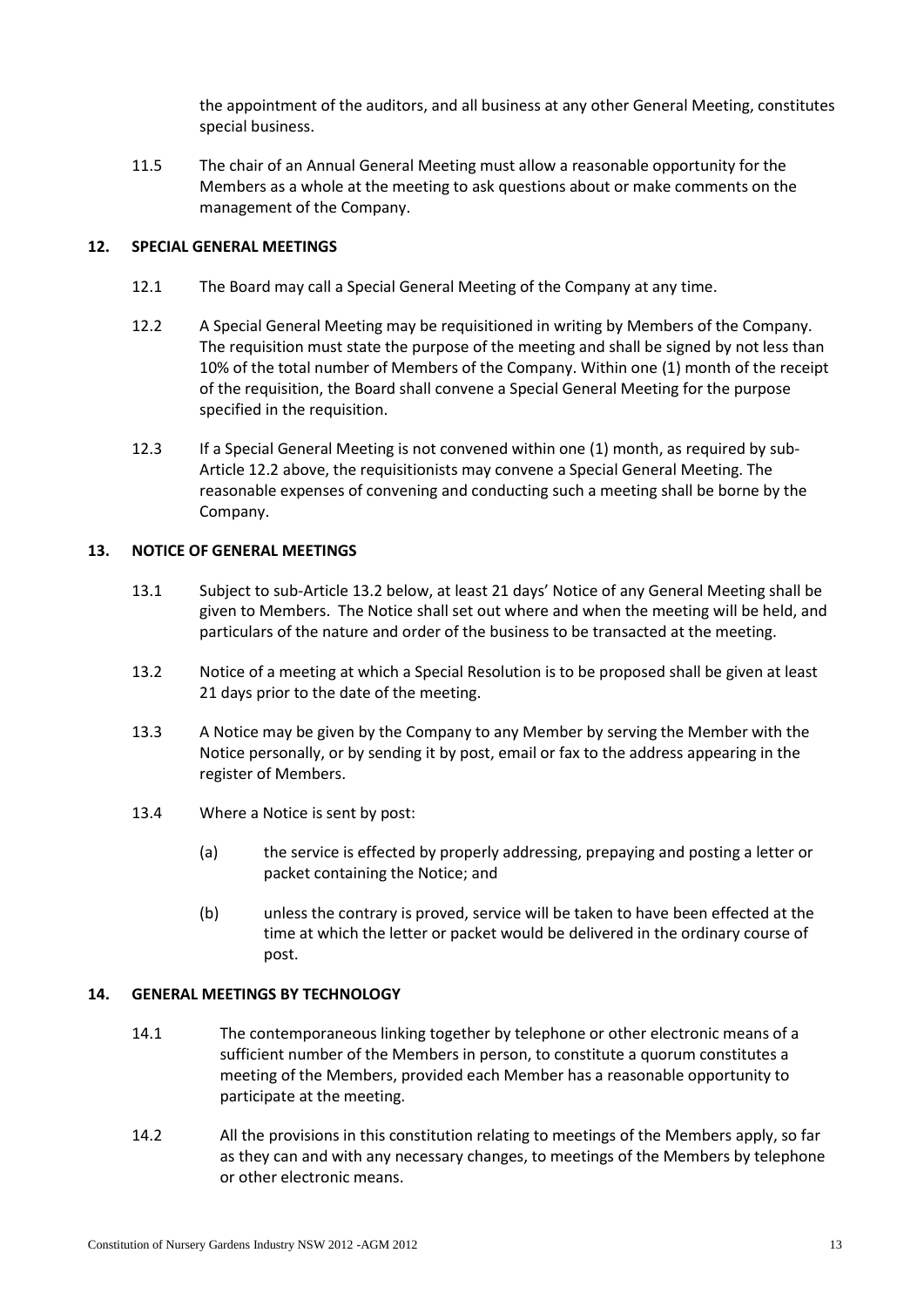- 14.3 A Member who takes part in a meeting by telephone or other electronic means is taken to be present in person at the meeting.
- 14.4 A meeting by telephone or other electronic means is taken as held at the place decided by the Chairperson of the meeting, as long as at least one of the Members involved was at that place for the duration of the meeting.

### <span id="page-13-0"></span>**15. PROCEEDINGS AT GENERAL MEETINGS**

- 15.1 A General Meeting must be held at a reasonable time and place.
- 15.2 A General Meeting may be held at two or more venues using any technology that gives the Members as a whole a reasonable opportunity to participate.
- 15.3 Members shall be entitled to be present at General Meetings.
- 15.4 A quorum for the transaction of business at any General Meeting shall be twenty (20) Members entitled to vote being present personally or by proxy.
- 15.5 If within 30 minutes after the time appointed for the meeting a quorum of Members is not present, a meeting convened upon the requisition of Members shall lapse. In any other case, the meeting shall stand adjourned to the same day in the next week, at the same time and place, where possible, and if at such adjourned meeting a quorum is not present within 30 minutes of the time appointed for the meeting the Members present shall form a quorum.
- 15.6 Subject to Sub-Articl[e 15.7](#page-13-2) [below,](#page-13-2) the President shall preside as chair at a General Meeting of the Company.
- <span id="page-13-2"></span>15.7 If the President is not present within fifteen minutes after the time appointed for holding the meeting, or he or she is present but declines to take or retires from the chair, Members may choose one of their own number to be the chair of that meeting.

### <span id="page-13-1"></span>**16. ADJOURNMENT OF GENERAL MEETING**

- 16.1 The chair may adjourn the meeting from time to time but no business shall be transacted at any adjourned General Meeting other than the business left unfinished at the General Meeting from which the adjournment took place.
- <span id="page-13-3"></span>16.2 When a General Meeting is adjourned, new Notice of the resumed General Meeting must be given if the General Meeting is adjourned for one month or more.
- 16.3 Except as provided by Article [16.2,](#page-13-3) it is not necessary to give any Notice of an adjournment or of the business to be transacted at an adjourned General Meeting.
- 16.4 Only unfinished business is to be transacted at a meeting resumed after an adjournment.
- 16.5 A resolution passed at a meeting resumed after an adjournment is passed on the day it was passed.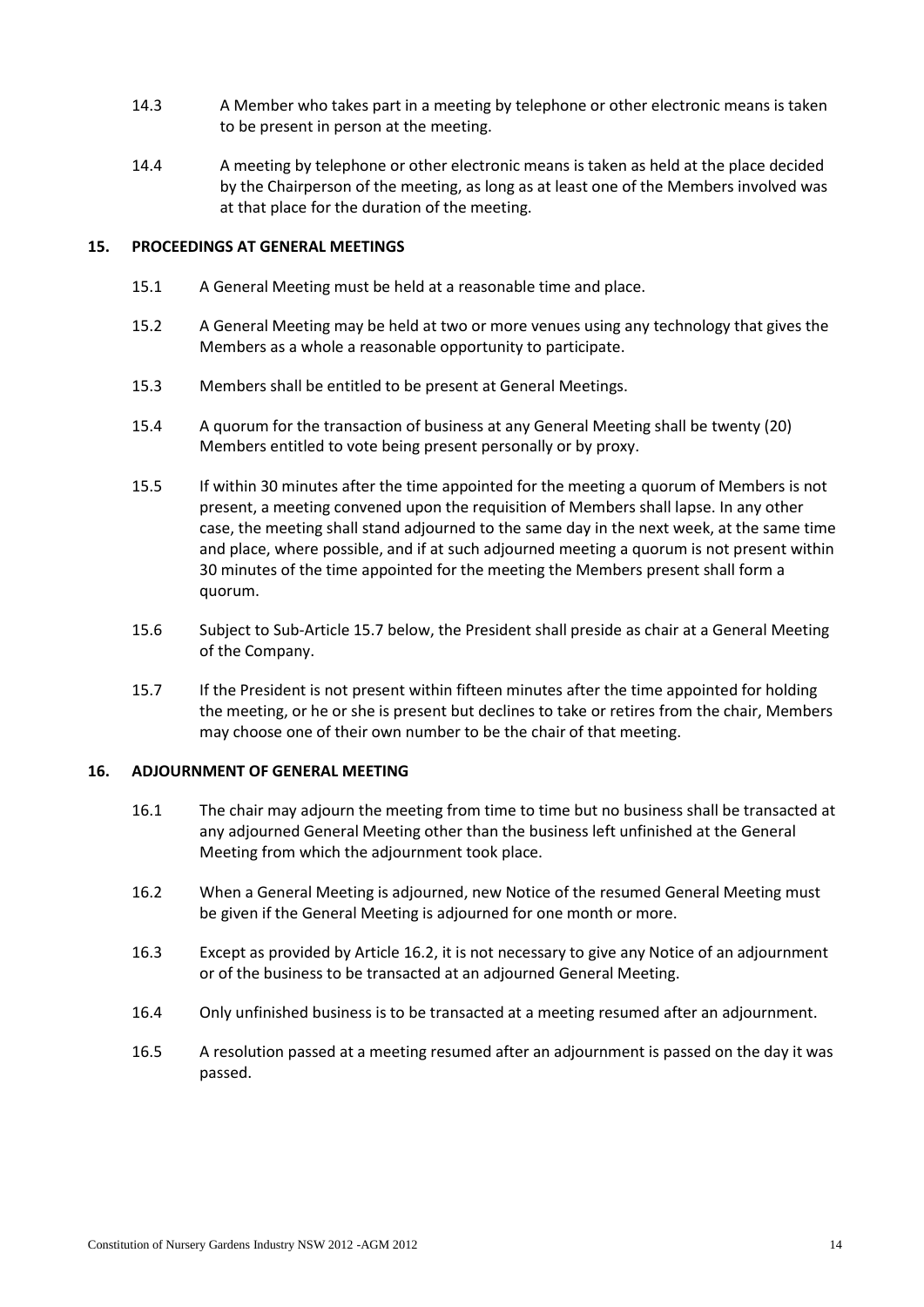### <span id="page-14-0"></span>**17. VOTING AT GENERAL MEETINGS**

- 17.1 Members may vote using electronic or other technology as set out in the Member By Laws,
- 17.2 Subject to the Constitution, every Member of the Company eligible to vote has only one vote at a meeting of the Company.
- 17.3 Subject to the Constitution, a question for decision at a General Meeting, other than a Special Resolution, must be determined by a majority of Members eligible to vote who vote in person or, where proxies are allowed, by proxy, at that meeting.
- 17.4 At any General Meeting a Resolution put to the vote of the meeting shall be decided on a show of hands unless a poll is demanded before or on the declaration of the result of the show of hands:
	- (a) by the chair of the meeting; or
	- (b) at least two (2) Members present in person or by proxy.
- 17.5 A Member being a legal person shall be entitled to appoint one person, who is not already an individual Member of the Company, to represent it at a particular General Meeting or at all General Meetings of the Company. That person shall be appointed by the Member and the Secretary should be advised in writing. Such a person shall be deemed to be a Member of the Company for all purposes until the authority to represent the Member is revoked.
- 17.6 In the case of an equality of votes, whether on a show of hands or on a poll, the chair of the meeting at which the show of hands takes place or at which the poll is demanded shall be entitled to a second or casting vote.

### <span id="page-14-1"></span>**18. POLL AT GENERAL MEETINGS**

- 18.1 If a poll is demanded by the chair of the meeting or at least two (2) Members, it must be conducted in a manner specified by the person presiding and the result of the poll is the resolution of the meeting on that question.
- 18.2 A poll demanded for the election of a person presiding or on a question of adjournment must be taken immediately, but any other poll may be conducted at any time before the close of the meeting.

### <span id="page-14-2"></span>**19. PROXIES**

A Member shall be entitled to appoint in writing a natural person who is also a Member of the Company to be their proxy, and attend and vote at any General Meeting of the Company.

### <span id="page-14-4"></span><span id="page-14-3"></span>**20. APPOINTING DIRECTORS**

- 20.1 The minimum number of Directors is seven (7). The maximum number of Directors is to be fixed by the Board, but may not be more than ten (10), unless the Company in General Meeting resolves otherwise. The Board must not determine a maximum which is less than the number of Directors in office at the time the determination takes effect.
- 20.2 The process for nomination and election to the Board is as per the Member By Laws;
- <span id="page-14-5"></span>20.3 The Board may appoint any individual as a Director, either to fill a casual vacancy or as an addition to the existing Directors, provided: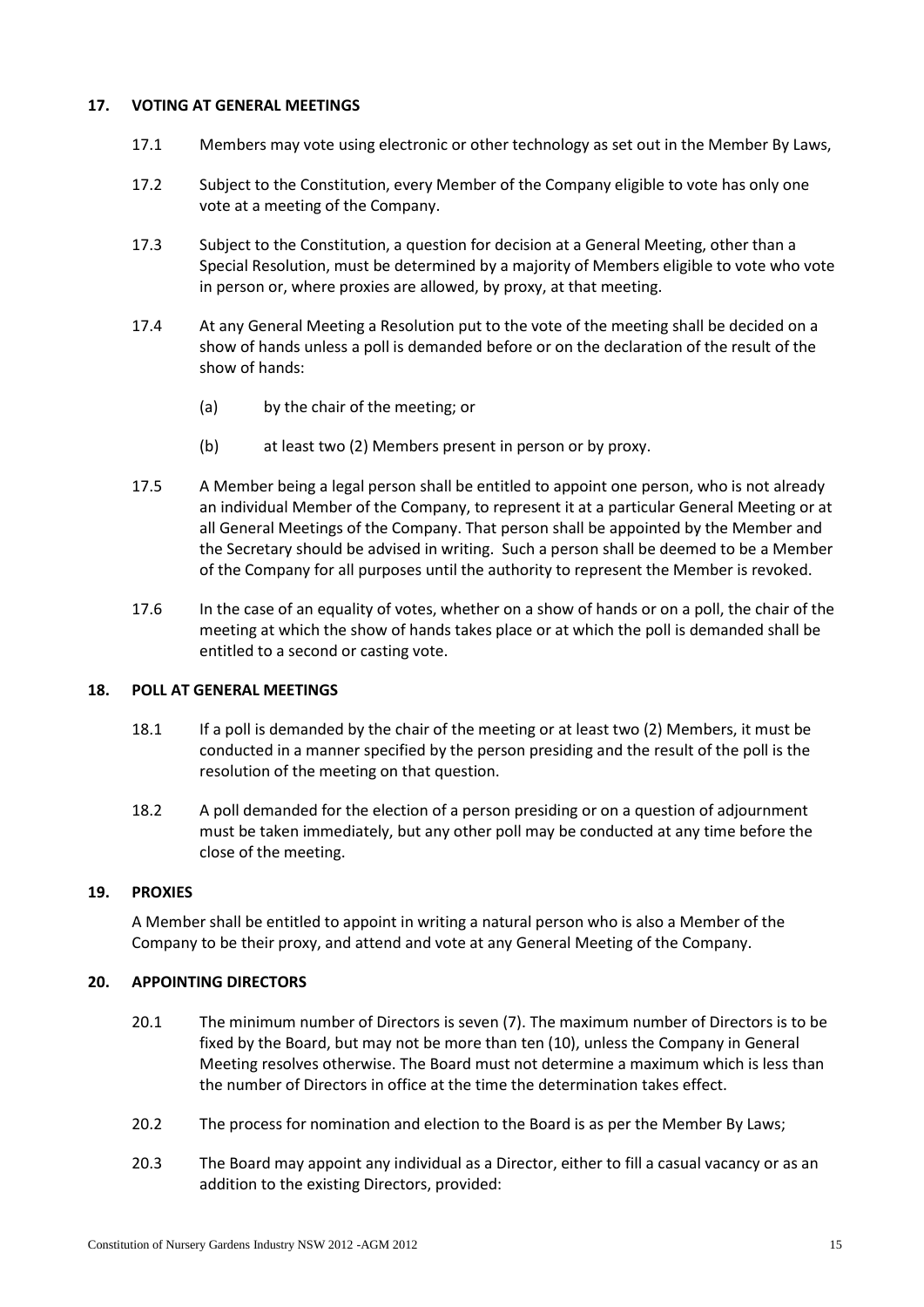- (a) the number of directors does not exceed the maximum number fixed under rule [20.1;](#page-14-4) and
- (b) before appointing the Director, the proposed Director signs a consent to act as a director.

### <span id="page-15-2"></span><span id="page-15-0"></span>**21. RETIREMENT OF DIRECTORS BY ROTATION**

- 21.1 A Director appointed by the Board under Article [20.3,](#page-14-5) holds office only until the conclusion of the next Annual General Meeting following his or her appointment.
- 21.2 At every Annual General Meeting at least half of the elected Directors, being selected from those Directors longest in office since their last election, are required to retire and if eligible, are entitled to stand for election.
- 21.3 No Director may hold office without re-election beyond the second Annual General Meeting following the Annual General Meeting at which the Director was elected or reelected.
- 21.4 A Director retiring from office is eligible for re-election subject to a maximum six (6) years as a Director, unless the maximum term is varied for a particular Director by the Board. The total number of years that any Director is able to hold office is 12 years. The total number of years can be served in any manner of multiple non-consecutive terms.
- 21.5 The retirement of a Director from office and the re-election of the Director or the election of another person to that office (as the case may be) takes effect at the conclusion of the meeting at which the retirement and re-election or election occurs.

### <span id="page-15-1"></span>**22. THE BOARD**

- 22.1 The Board shall comprise of seven (7) elected Members. Directors shall be elected by ballot of all Members eligible to vote in accordance with the Member By Laws.
- 22.2 The elected Board is able to appoint up to three (3) Directors so that the maximum number of Directors on the Board is ten (10).
- 22.3 The conditions for being eligible for appointment to the Board is are documented in the Member By Laws. As much as possible, the composition of the Board should broadly represent the Objects of the Company.
- 22.4 A Board meeting shall be held within one month of the Annual General Meeting of the Company in which the elected Board members then in office shall elect from their number by ballot, the President of the Company. If at any time the President position is vacated a Board meeting shall be held immediately in which the elected Board members still in office shall elect from their number by ballot a replacement.
- 22.5 The term of office of the President shall be two years with each President limited to a maximum of two (2) consecutive terms.
- 22.6 All Board members shall take office with effect from the Annual General Meeting of the Company in the year of their election and shall hold office for a term of two (2) years and shall be eligible for re-election in accordance with Articl[e 21.](#page-15-0)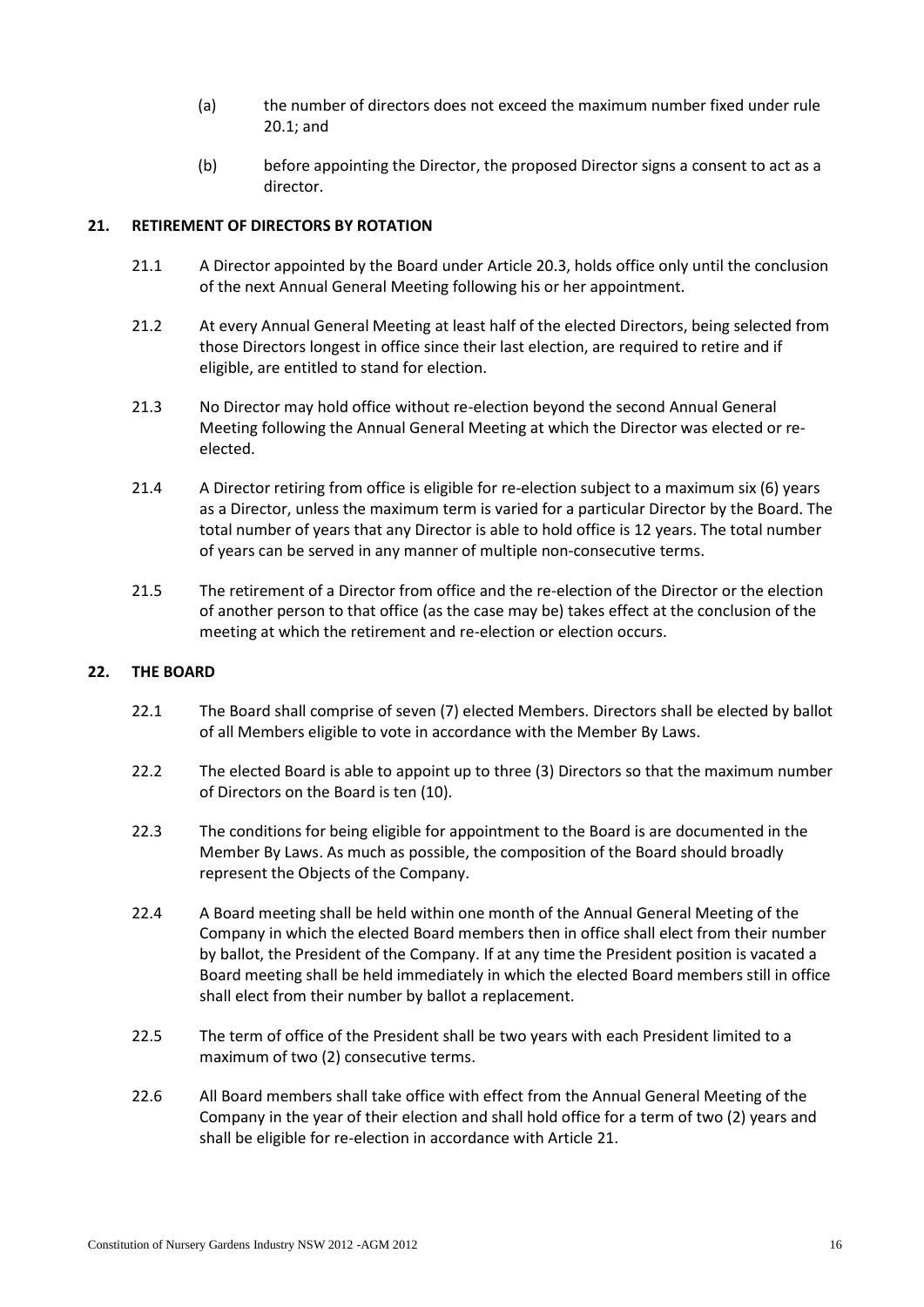22.7 In the event of a casual vacancy occurring in the membership of the Board, the Board shall, where possible, appoint a Member to fill the vacancy and the Member so appointed shall hold office in accordance with Article [21.1.](#page-15-2)

### <span id="page-16-0"></span>**23. CASUAL VACANCIES**

For the purposes of the Constitution, a casual vacancy on the Board occurs in the event of any of the following:

- (a) if a Board member dies;
- (b) if a Board member ceases to be a Member;
- (c) ceases to be a Director by virtue of the Law;
- (d) becomes prohibited from being a director of a company by reason of any order made under the Act;
- (e) becomes bankrupt or makes any arrangement or composition with creditors generally;
- (f) if a Board member resigns their office by Notice in writing given to the Secretary;
- (g) if a Board member is removed from office pursuant to Articl[e 24;](#page-16-1)
- (h) if a Board member becomes of unsound mind, or a person whose person or estate is liable to be dealt with in any way under the law relating to mental health or is otherwise permanently incapacitated by ill health;
- (i) If absent without permission of the Board from more than twenty five (25) percent of meetings of the Board held during any one calendar year;
- (j) holds any office of profit or gains any financial advantage from the Company without prior full disclosure to and approval of the Board;
- (k) is directly or indirectly interested in any contracted or proposed contract with the Company provided, however, that they shall not vacate their office by reason of being a member of any corporation which has entered or proposes to enter into a contract with the Company if such corporation is among the class of companies referred to in the proviso of Article [3](#page-2-2) of the Constitution of the Company and if they shall have declared the nature of their interest in the manner required by the Law; or
- (l) Ceases to be a Member of the Company or a nominated representative of a Member of the Company.

### <span id="page-16-2"></span><span id="page-16-1"></span>**24. REMOVAL OF A BOARD MEMBER**

- 24.1 The Company in a General Meeting may, by Resolution, remove any Board member from the office of Board member before the expiration of that Board member's term of office and may, by Resolution, appoint another person to hold office until the expiration of the term of office of the Board member so removed.
- 24.2 Where a Board member to whom a proposed resolution referred to in Sub-Articl[e 24.1](#page-16-2) hereof makes representations in writing to the Secretary and requests that the representations be notified to the Members, the Secretary may send a copy of the representations to each Member, or, if they are not so sent, the Board member is entitled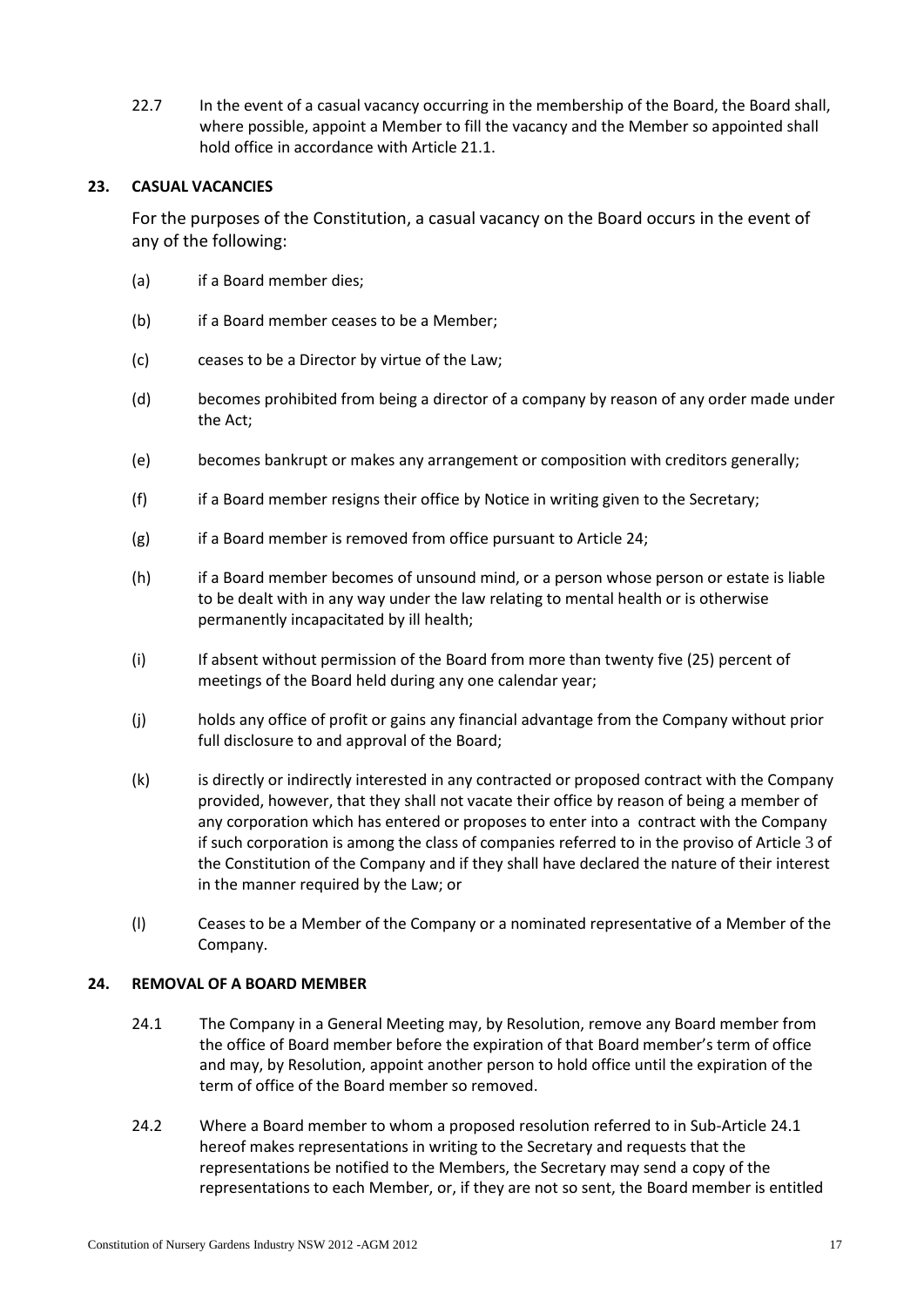to require that the representation be read out at the meeting at which the Resolution regarding his or her removal is considered.

### <span id="page-17-0"></span>**25. PROCEEDINGS OF BOARD**

- 25.1 The Board shall meet at least six (6) times, including meetings by teleconference, in each period of twelve months at such place and time or in such manner as the Board may determine.
- 25.2 Additional meetings of the Board may be convened by the President or by any two (2) Board members.
- <span id="page-17-1"></span>25.3 Oral or written Notice of a Board meeting shall be given by the Secretary to each Board member at least forty-eight (48) hours (or such other period as may be unanimously agreed upon by the Board members) before the time appointed for the holding of the meeting.
- 25.4 Notice of the meeting given pursuant to Sub-Articl[e 25.3](#page-17-1) shall specify the general nature of business to be transacted at the meeting. No business other than that business shall be dealt with at the meeting, except other business which the Board members present unanimously agree to deal with.
- 25.5 A quorum for a meeting of the Board shall be 50% plus one (1) member.
- 25.6 If the total number of members of the Board is not enough to make up that quorum, then the Board may only act for the purpose of increasing the number of members of the Board to make up a quorum or for convening a Board meeting.
- 25.7 The President shall preside as chair at every meeting of the Board, or if he is not present within ten (10) minutes after the time appointed for holding the meeting the Board members may choose one of their number to be chair of the meeting
- 25.8 A decision of the Board must be passed by a majority of the votes cast by the members of the Board entitled to vote on the Resolution. Each Director has only one (1) vote per Resolution. In case of an equality of votes the Resolution is lost.
- 25.9 A member of the Board having a pecuniary interest in a contract with the Company must disclose that interest to the Board as required by the Act. A member of the Board is not entitled to vote in respect of any contract or proposed contract with the Company in which he or she is in any way, whether directly or indirectly, interested or in respect of any matter arising out of such a contract or proposed contract and, if he or she votes in contravention of this Article, his or her vote shall not be counted.
- 25.10 The members of the Board may pass a Resolution without a Board meeting being held if all the members of the Board entitled to vote on the Resolution sign a document containing a statement that they are in favour of the Resolution set out in the document.
- 25.11 Separate copies of a document may be used for signing by the members of the Board if the wording of the Resolution and statement is identical in each copy.
- 25.12 The Resolution is passed when the last the member of the Board signs.
- 25.13 Passage of such a Resolution must be recorded in the minutes of the next Board meeting.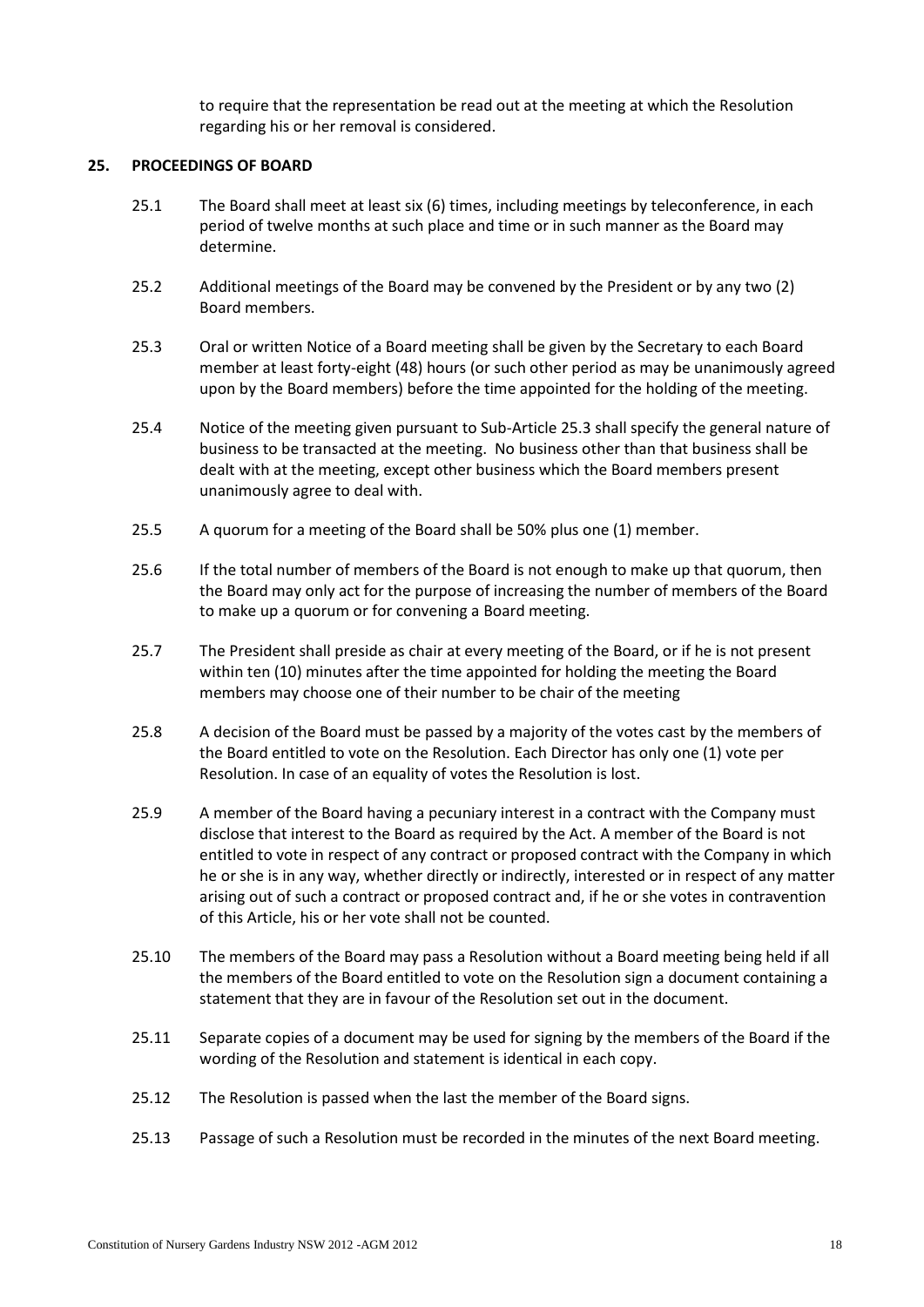### <span id="page-18-0"></span>**26. POWERS AND DUTIES OF THE BOARD**

- 26.1 The affairs of the Company must be managed by or under the direction of and controlled exclusively by the Board, which in addition to any powers and authorities conferred by the Constitution, may exercise all such powers and do all such things as are within the objects of the Company, and are not, by the Act or the Constitution, required to be done by the Company in General Meeting.
- 26.2 The authority of the Board in relation to sale of Company assets and borrowing capacity is as per the Member By Laws.
- 26.3 The Board may make and amend the Members By Laws from time to time to regulate the affairs of the Company provided they are not inconsistent with this Constitution.
- 26.4 The appointment, discharge and arrangement of the duties and powers of the Chief Executive Officer shall be the responsibility of the Board who shall determine the remuneration and terms of employment of such Chief Executive Officer.
- 26.5 All cheques, promissory notes, drafts, bills of exchange, electronic payments and funds transfers and other negotiable instruments, must be signed, drawn, accepted, endorsed or otherwise executed, as the case may be, by any 2 Directors or in accordance with the delegated authority of the Board.
- 26.6 The members of the Board may, by power of attorney, appoint any person or persons to be the attorney or attorneys of the Company for such purposes, with such powers, authorities and discretions (being powers, authorities and discretions vested in or exercisable by the members of the Board), for such period and subject to such conditions as they think fit.
- 26.7 Any such power of attorney may contain such provisions for the protection and convenience of persons dealing with the attorney as the members of the Board think appropriate and may also authorise the attorney to delegate all or any of the powers, authorities and discretions vested in him or her.
- 26.8 All acts done by any meeting of the Board or of a committee of the Board or by any person acting as a member of the Board are, notwithstanding that it is afterwards discovered that there was some defect in the appointment of a person to be a member of the Board or a member of the committee, or to act as a member of the Board, or that a person so appointed was disqualified, is valid as if the person had been duly appointed and was qualified to be a member of the Board or to be a member of the committee.

### <span id="page-18-1"></span>**27. BOARD MEETINGS BY TECHNOLOGY**

- 27.1 The contemporaneous linking together by telephone or other electronic means of a sufficient number of the Board in person, to constitute a quorum constitutes a meeting of the members, provided each Director has a reasonable opportunity to participate at the meeting.
- 27.2 All the provisions in this constitution relating to meetings of the Board apply, so far as they can and with any necessary changes, to meetings of the Members by telephone or other electronic means.
- 27.3 A Director who takes part in a meeting by telephone or other electronic means is taken to be present in person at the meeting.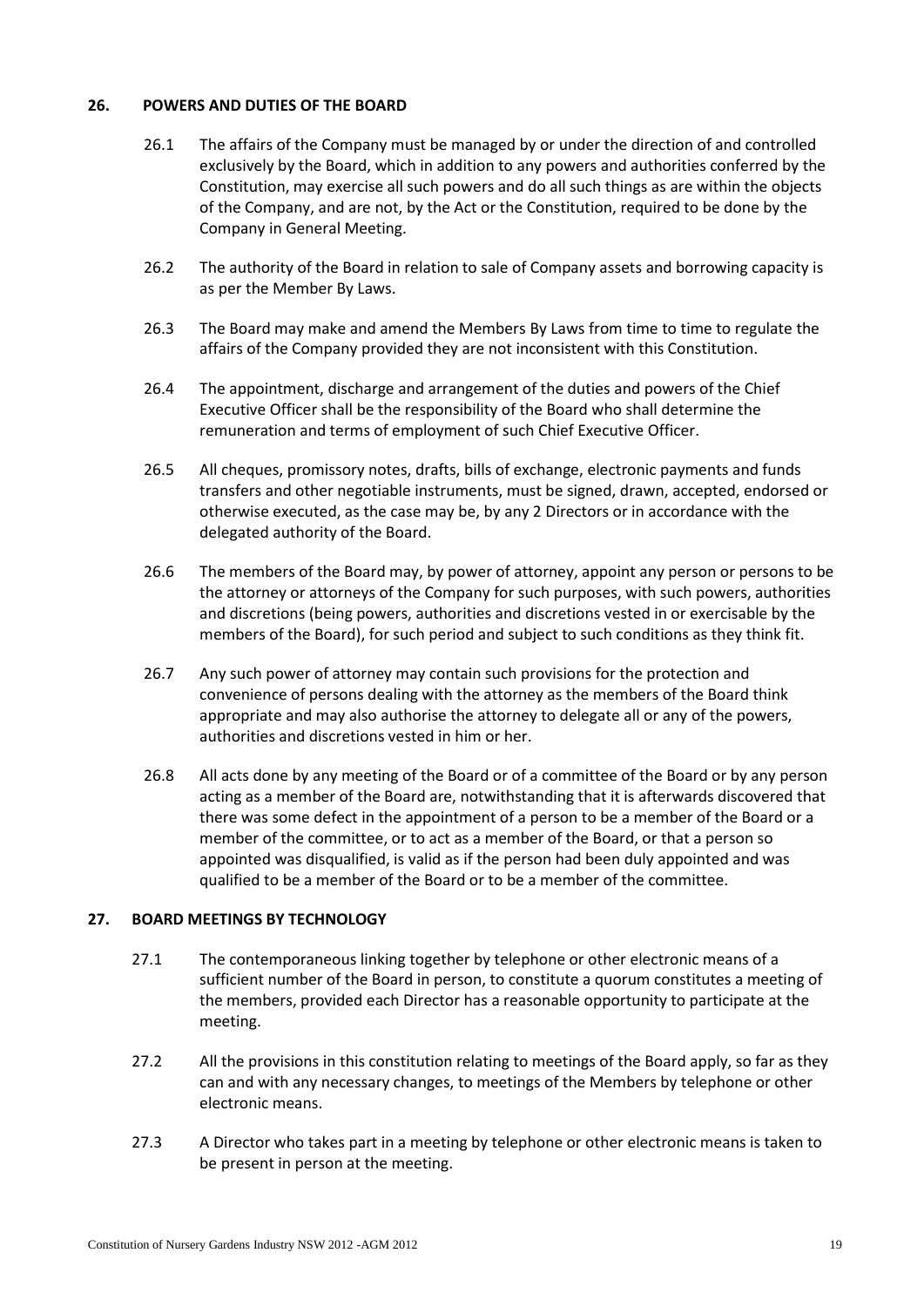27.4 A meeting by telephone or other electronic means is taken as held at the place decided by the Chairperson of the meeting, as long as at least one of the Directors involved was at that place for the duration of the meeting.

### <span id="page-19-0"></span>**28. DELEGATION**

- 28.1 The Board may delegate any of its powers to a committee of the Board consisting of such members as the Board decides.
- 28.2 The delegation must be recorded in the minute book.
- 28.3 The Board may delegate to the Secretary or any other person the exercise of any of its functions, other than this power of delegation.

### <span id="page-19-1"></span>**29. COMMITTEES AND WORKING GROUPS**

- 29.1 Each Director may be asked to participate in one or more committees or working groups.
- 29.2 The Board will document and approve the terms of reference, including the composition and any delegated authority, for each committee or working group.
- 29.3 A committee or working group must exercise the powers delegated to it in accordance with any directions of the Board.
- 29.4 A committee or working group may meet and adjourn as it thinks proper.
- 29.5 Questions arising at a meeting of a committee or working group shall be determined by a majority of votes of the members present and voting.
- 29.6 In the case of an equality of votes, the Resolution is lost

### <span id="page-19-2"></span>**30. AUDIT COMMITTEE**

The Board shall have responsibility for all financial matters of the Company. The Board will appoint the chair of an Audit Committee. The Audit Committee may be delegated certain responsibilities, as determined by the Board, in relation to financial reporting and managing financial controls and risks.

### <span id="page-19-3"></span>**31. COUNCIL**

- 31.1 The Council is comprised of one nominee from each Regional Branch andr Special Interest Group so long as the nominee is not a Board Member;
- 31.2 The terms of reference for the Council will be determined by the Board;
- 31.3 The Council shall meet at least once prior to the AGM each year. The terms of reference shall include but not be limited to any item that the Board refers for consideration, feedback for strategic planning purposes, consideration of use of surplus funds, and review and general feedback from Members;
- 31.4 The Board may appoint the Council to act as a mediator in disputes in accordance with Article [10.9](#page-9-2) .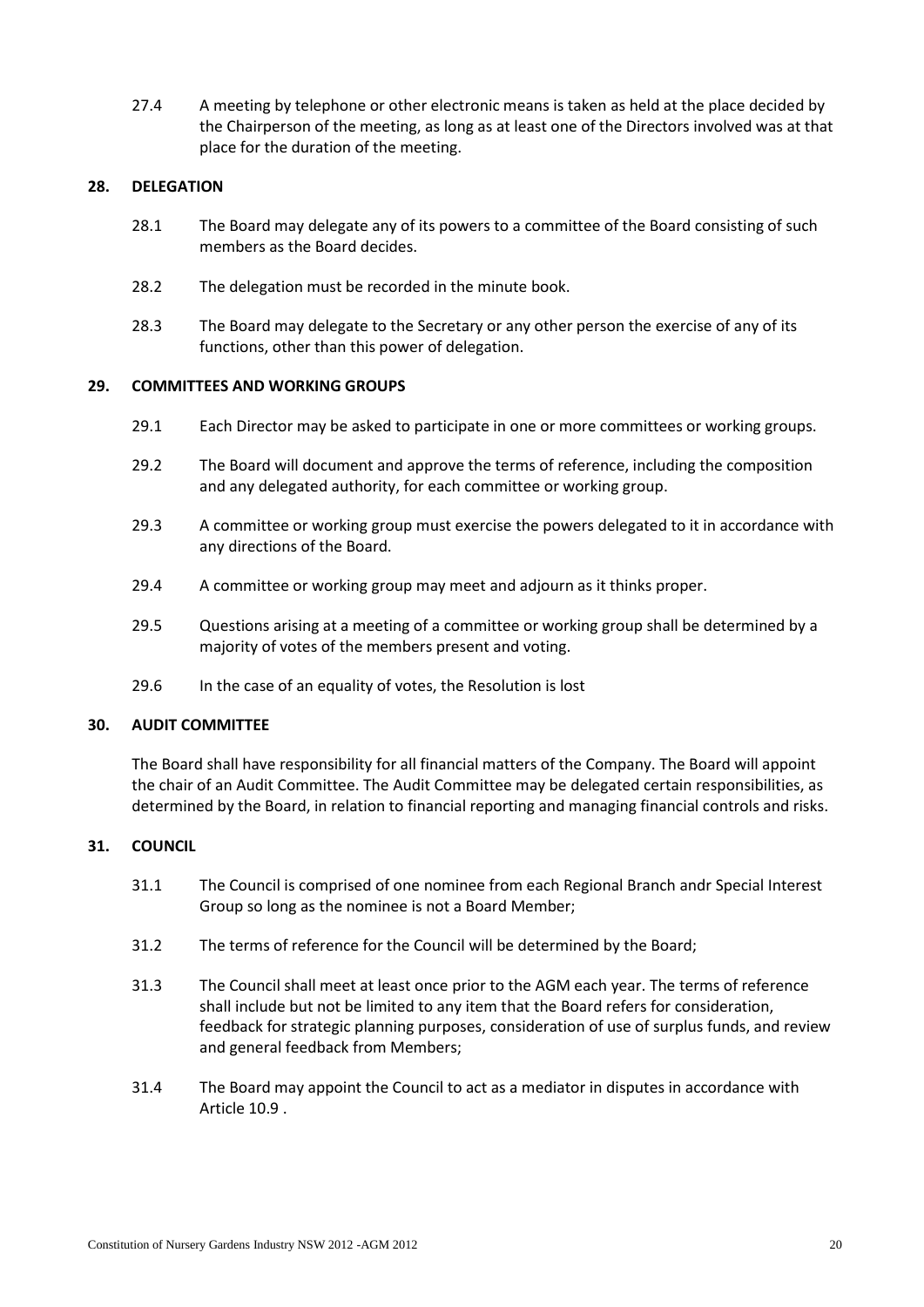### <span id="page-20-0"></span>**32. MINUTES**

- 32.1 The Company must keep minute books in which it records:
	- (a) proceedings and Resolutions of General Meetings;
	- (b) proceedings and Resolutions of Board meetings (including meetings of a committee of the Board);
	- (c) Resolutions passed by members of the Board without a meeting.
- 32.2 The minutes must be approved in accordance with the Act.
- 32.3 Where minutes are entered and signed they shall, until the contrary is proved, be evidence that the meeting was convened and duly held and that all decisions and appointments made at a meeting shall be deemed to be valid.
- 32.4 The Company will keep an electronic copy of all minutes which will be secured to ensure that any modifications are tracked, date stamped and appropriately authorised.

### <span id="page-20-1"></span>**33. SECRETARY**

- 33.1 The members of the Board appoint the Secretary. It is not necessary for the Secretary to be a Member or employee of the Company.
- 33.2 The Secretary must consent in writing to holding the position of Secretary.
- 33.3 The Secretary has and may exercise such functions as are conferred or imposed on the Secretary by or under the Constitution.
- 33.4 The same person may be both a member of the Board and the Secretary.
- 33.5 The Board may, from time to time, appoint a person to act as Secretary during the illness or absence of the Secretary, and the person, while so acting, has and may exercise all the functions of the Secretary and is taken to be the Secretary.
- 33.6 The Secretary may resign by giving written notice of the resignation to the Company.

### <span id="page-20-2"></span>**34. CHIEF EXECUTIVE OFFICER**

- 34.1 The Board may, but is not compelled to, appoint a Chief Executive Officer with such powers and responsibilities and to perform such functions and duties as the Board determines from time to time. The appointment of a Chief Executive Officer shall be for such term and upon such conditions as the Board thinks fit, and the Board shall have the absolute power to terminate such appointment.
- 34.2 The Chief Executive Officer may also be known as the Executive Officer, General Manager or any other title determined by the Board from time to time. The Chief Executive Officer of the Company has authority to bind the Company pursuant to the Act.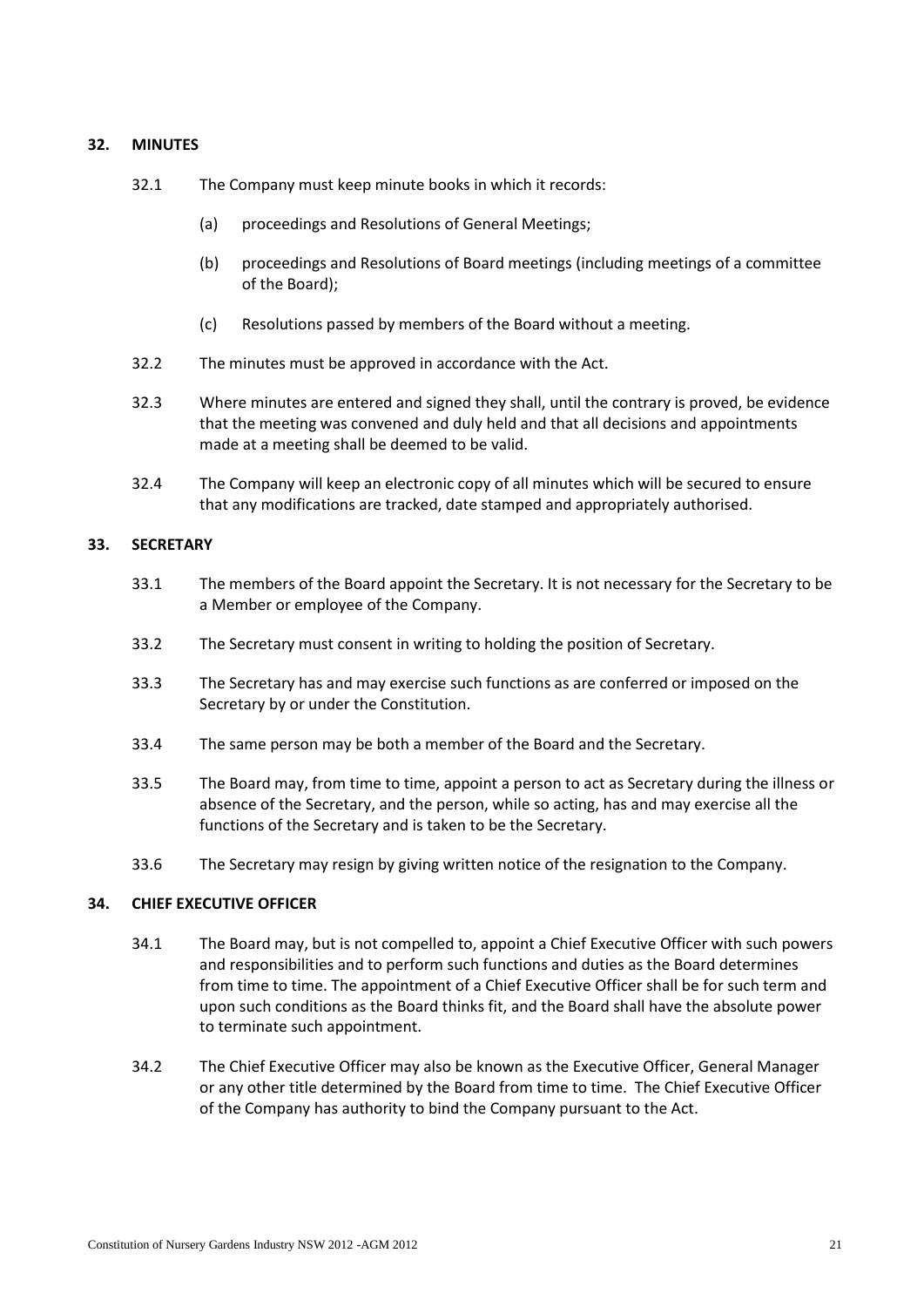### <span id="page-21-0"></span>**35. AUDITORS**

- 35.1 Shall be appointed by Members at a General Meeting.
- 35.2 If the auditor or his or her representative is at the meeting, the chair of an Annual General Meeting must allow a reasonable opportunity for the Members as a whole at the meeting to ask the auditor or their representative questions relevant to the conduct of the audit and the preparation and content of the auditor's report.
- 35.3 The auditor is entitled to attend any General Meeting.
- 35.4 The auditor is entitled to be heard at the General Meeting on any part of the business of the General Meeting that concerns the auditor in their capacity as auditor.
- 35.5 The auditor is entitled to be heard even if:
	- (a) the auditor retires at the General Meeting; or
	- (b) the General Meeting passes a Resolution to remove the auditor from office.
- 35.6 The auditor may authorise a person in writing as their representative for the purpose of attending and speaking at any General Meeting.

### <span id="page-21-2"></span><span id="page-21-1"></span>**36. FINANCIAL REPORTS AND PROPERTY**

- 36.1 The financial year of the Company shall be the period ending on 30th June each year.
- 36.2 The Board must apply the income and property of the Company solely towards the promotion of the objects of the Company as set forth in this Constitution and none of it may be paid or transferred, directly or indirectly, to Members, either by dividend, bonus or otherwise.
- 36.3 The Board may be paid a salary or fees or receive any remuneration or other benefit in money or money's worth from the Company as approved at an Annual General Meeting.
- 36.4 The Board in good faith may authorise:
	- (a) the payment of:
		- (i) reasonable and proper remuneration or fees to any Member or employee for any goods or services provided or rendered to the Company;
		- (ii) any debt or any reasonable and proper fees to any member of the Board under a contract between the Company and that member of the Board for the provision of goods or services which are outside the scope of the ordinary duties of a director;
		- (iii) reasonable and proper rent for premises demised or let to the Company by any Member (including a member of the Board);
		- (iv) interest at a rate not exceeding the lowest rate paid for the time being by the Company's bank in respect of term deposits on money borrowed from any Member (including a member of the Board);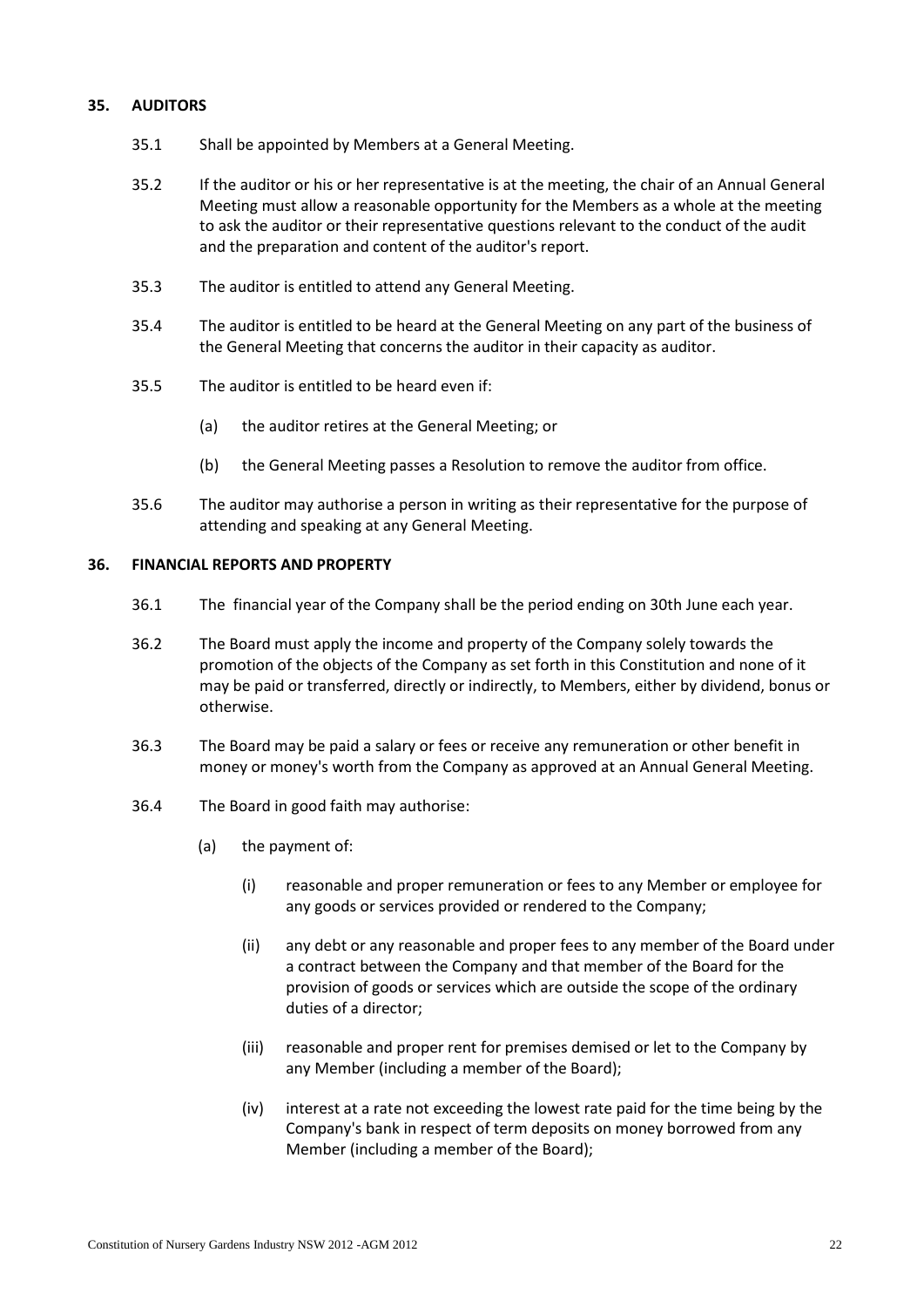- (b) the reimbursement of any member of the Board for out-of-pocket expenses properly incurred:
	- (i) in attending and returning from Board meetings or any meetings of committees of members of the Board;
	- (ii) in attending any General Meetings; and
	- (iii) in connection with the Company's business.
- 36.5 All payments to Directors must be approved in accordance with the delegated authority of the Board.
- <span id="page-22-1"></span>36.6 The Company must keep written financial records which:
	- (a) correctly record and explain its transactions and financial position and performance; and
	- (b) would enable true and fair financial statements to be prepared and audited.
- 36.7 A properly qualified auditor or auditors is to be appointed to examine the financial records.
- <span id="page-22-2"></span>36.8 The Company must report electronically or where requested in writing by the Member, send a paper copy to Members for a financial year by either:
	- (a) sending Members copies of:
		- (i) the financial report for the year; and
		- (ii) the Board's report for the year; and
		- (iii) the auditor's report on the financial report; or
	- (b) sending Members a concise report for the year that complies with Article [36.9.](#page-22-0)
- <span id="page-22-0"></span>36.9 A concise report for a financial year consists of:
	- (a) a concise financial report for the year drawn up in accordance with accounting standards made for the purposes of this Article; and
	- (b) the Board's report for the year; and
	- (c) a statement by the auditor:
		- (i) that the financial report has been audited; and
		- (ii) whether, in the auditor's opinion, the concise financial report complies with the accounting standards made for the purposes of Article [36.6\(a\);](#page-22-1) and
	- (d) a copy of any qualification in, and of any statements included in, the auditor's report on the financial report; and
	- (e) a statement that the report is a concise report and that the full financial report and auditor's report will be sent to the Member free of charge if the Member asks for them.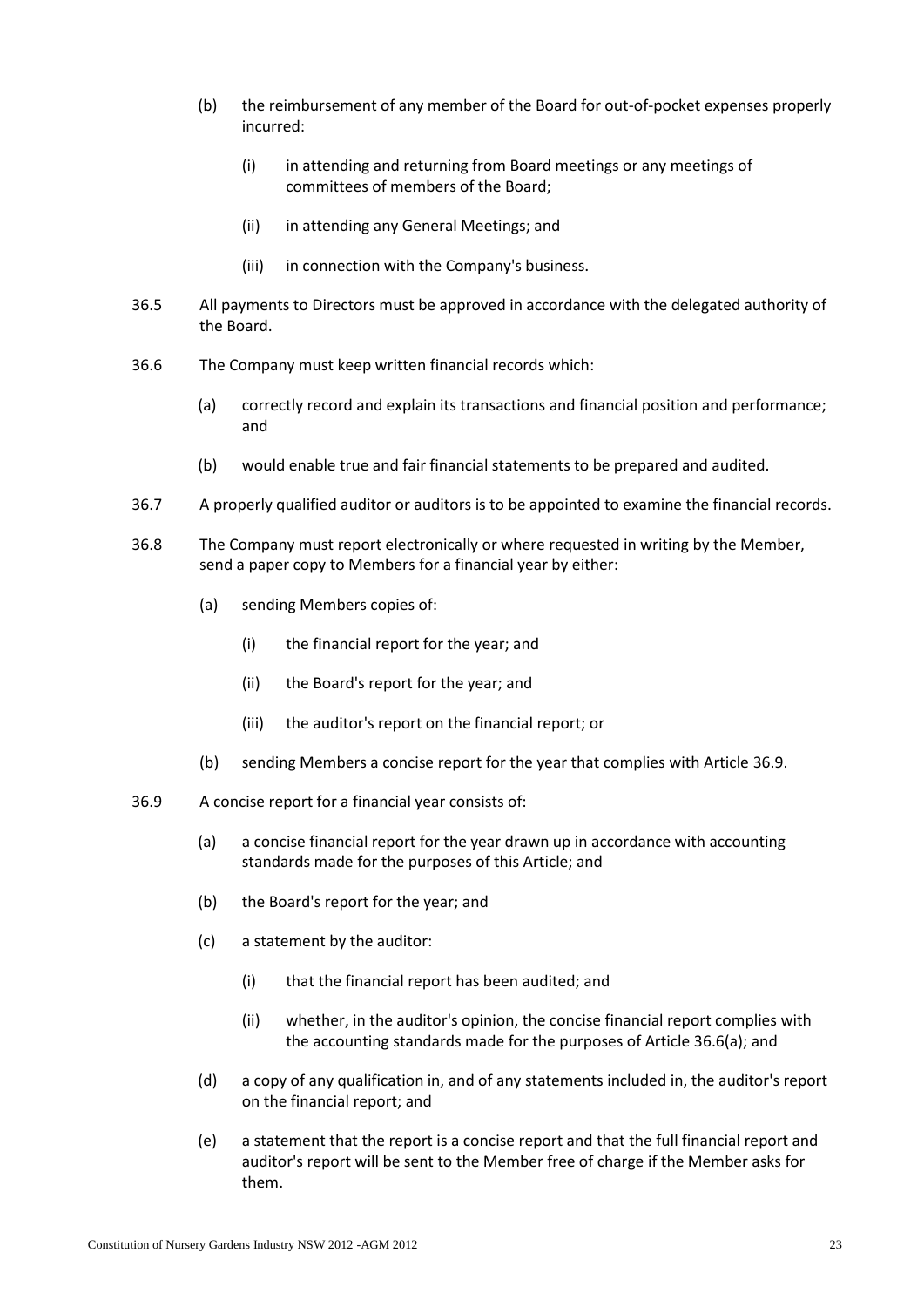- 36.10 The Company must report to Members under Articl[e 36.8](#page-22-2) by the earlier of:
	- (a) 30 days before the next Annual General Meeting after the end of the financial year; or
	- (b) five (5) months after the end of the financial year.
- 36.11 A Member may request the Company:
	- (a) not to send them the material required by Articl[e 36.8;](#page-22-2) or
	- (b) to send them a full financial report and the Board's report and auditor's report.
- <span id="page-23-3"></span><span id="page-23-2"></span>36.12 A request may be a standing request or for a particular financial year. The Member is not entitled to a report for a financial year earlier than the one before the financial year in which the request is made.
- 36.13 The time for complying with a request under Article [36.11\(b\)](#page-23-2) is:
	- (a) 21 days after the request is received; or
	- (b) the deadline for reporting under Article [36.12;](#page-23-3)

whichever is later.

- 36.14 A full financial report, the Board's report and auditor's report are to be sent free of charge unless the Member has already received a copy of them free of charge.
- 36.15 A Member has a right of access to the financial records at all reasonable times.

### <span id="page-23-0"></span>**37. BORROWING POWERS**

- 37.1 Subject to this Article, the Company may borrow money from banks or other financial institutions upon such terms and conditions as the Board sees fit, and may secure the repayment thereof by charging the property of the Company.
- 37.2 Subject to the Act, the Company may invite and accept deposits of money from any person on such terms and conditions as may be determined by the Board from time to time.
- 37.3 All borrowings shall be reported to the subsequent Annual General Meeting.
- 37.4 The Board will delegate authority to an Investment Committee to manage matters relating to borrowing and receipt of funds and sale of Company Assets.

### <span id="page-23-4"></span><span id="page-23-1"></span>**38. EXECUTION OF DOCUMENTS**

- 38.1 The Company may execute a document if the document is signed by:
	- (a) two members of the Board;
	- (b) a member of the Board and the Secretary.
- 38.2 Each executed document shall be recorded in a register of contracts of the Company.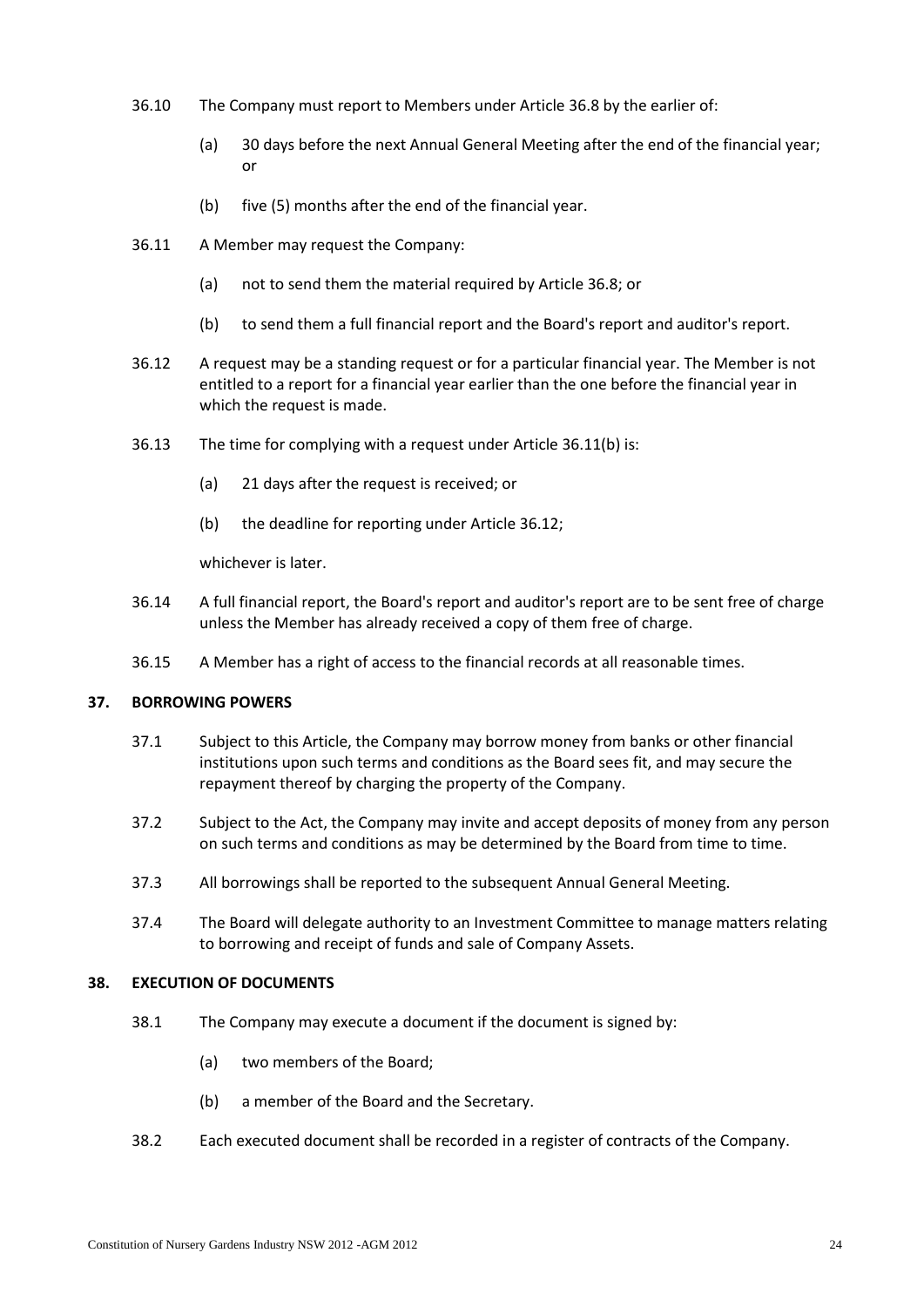- 38.3 The Company may execute a document as a deed if the document is expressed to be executed as a deed and is executed in accordance with Articles [38.1,](#page-23-4) but this does not limit the ways in which the Company may execute a document (including a deed).
- 38.4 A member of the Board may sign an instrument even though the member of the Board is interested in the contract or arrangement to which the instrument relates.
- 38.5 A person acting with the Company's authority and on its behalf can exercise the Company's power to sign, discharge and otherwise deal with contracts.

### <span id="page-24-0"></span>**39. MEMBER BY LAWS**

- 39.1 The Board may pass a Resolution making, altering or revoking a policy or procedure dealing with:
	- (a) the rights or obligations of Members; or
	- (b) other matters;

which are not specified by the Constitution or the Act. The policy and procedures are documented in the Member By Laws.

- 39.2 A policy or procedure, which, directly or indirectly, is inconsistent with a provision of the Constitution or the Act, is invalid.
- 39.3 Each Member is able, upon joining the Company, to receive either an electronic copy of, or to be given access via the Company's website to the Member By Laws. Members are to be advised of any changes in the Member By Laws.
- 39.4 The Board is the sole authority for interpreting the Member By Laws.

### <span id="page-24-1"></span>**40. INDEMNITY**

- 40.1 Every person who is or has been a Director, Secretary or principal executive officer of the Company is entitled to be indemnified, to the maximum extent permitted by law, out of the property of the Company against any liabilities for costs and expenses incurred by that person:
	- (a) in defending any proceedings relation to that person's position with the Company, whether civil or criminal, in which judgement is given in that person's favour or in which that person is acquitted or which are withdrawn before judgement; or
	- (b) in connection with any administrative proceedings relating to that person's position with the Company, except proceedings which give rise to civil or criminal proceedings against that person in which judgement is not given in that person's favour or in which that person is not acquitted or which arise out of conduct involving a lack of good faith; or
	- (c) in connection with any application in relation to proceedings relating to that person's position in the Company, whether civil or criminal, in which relief is granted to that person under the Act by the court.
- 40.2 Every person who is or has been a Director, Secretary or principal executive officer of the Company is entitled to be indemnified, to the maximum extent permitted by law, out of the property of the Company against any liability to another person (other than the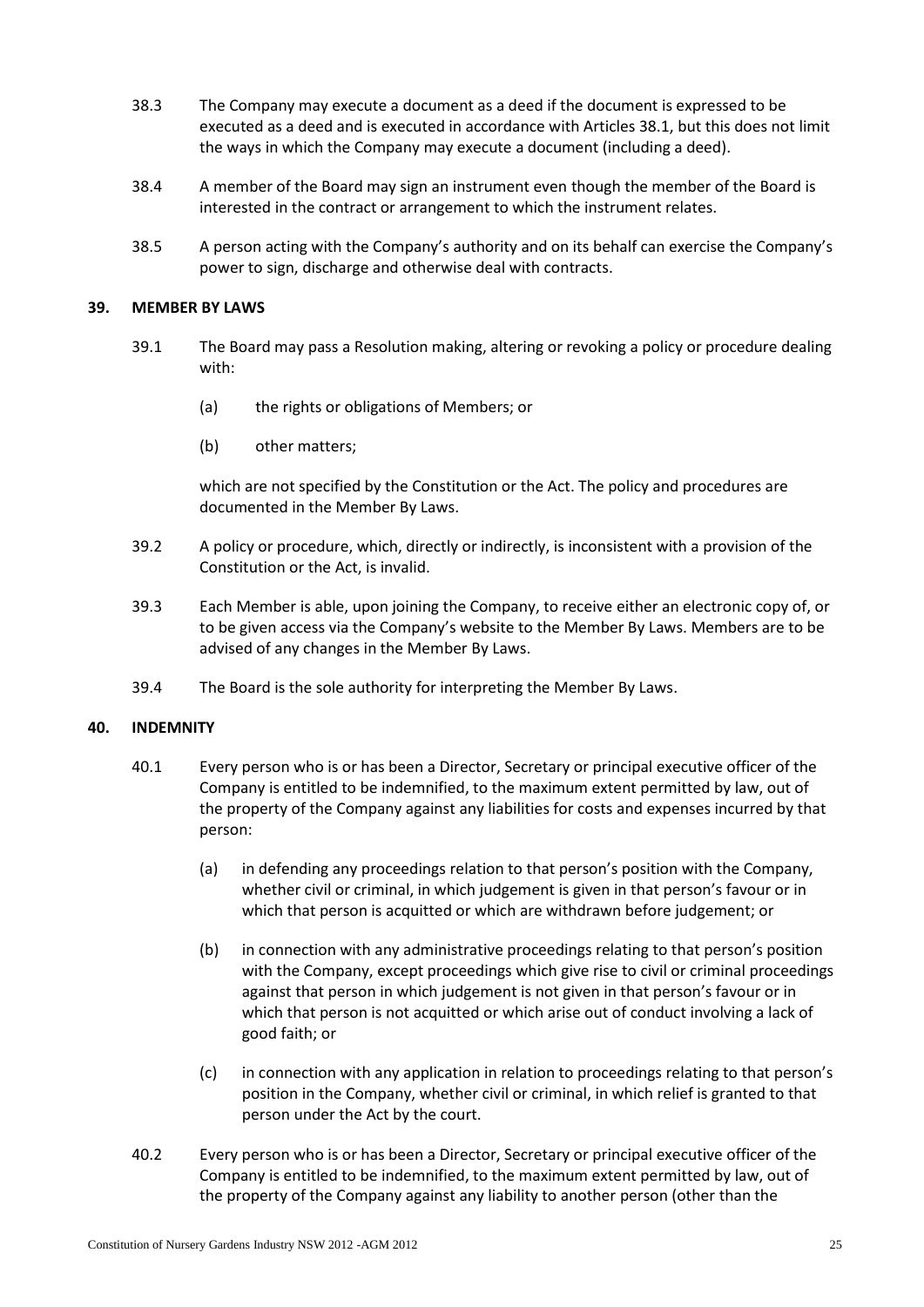Company) as such an officer unless the liability arises out of conduct involving a lack of good faith.

- 40.3 The Company may pay a premium for a contract insuring a person who is or has been a Director, Secretary or principal executive officer of the Company against:
	- (a) any liability incurred by that person as such an officer which does not arise out of conduct involving a wilful breach of duty in relation to the Company or a contravention of the Act; and
	- (b) any liability for costs and expenses incurred by that person in defending proceedings relating to that person's position with the Company, whether civil or criminal, and whatever their outcome.

### <span id="page-25-3"></span><span id="page-25-0"></span>**41. DISSOLUTION AND WINDING UP**

- 41.1 If upon the dissolution or winding-up of the Company there remains, after the satisfaction of all its debts and liabilities, any property whatever, the same shall not be paid to or distributed among the Members, but shall be given or transferred to some other fund, authority or institution:
	- (a) having objects similar to the objects of the Company;
	- (b) which prohibits the distribution of its income and property to a similar extent to that imposed on the Company under Article [36.1;](#page-21-2) and
	- (c) which is a fund, authority or institution approved by the Commissioner of Taxation of the Commonwealth of Australia as a fund, authority or institution covered by the Income Tax Assessment Act 1997 (as amended).
- 41.2 That fund, authority or institution may to be determined by the Members at or before the time of dissolution, and insofar as effect cannot be given to such provision, then to some other charitable object which satisfies the criteria prescribed by Article [41.1.](#page-25-3)

### <span id="page-25-1"></span>**42. NOTICE**

- 42.1 A Notice may be given by the Company to any Member by sending it by post to the address for the Member in the register of Members or the last address of the person known to the Secretary or the alternative address, if any, nominated by the Member.
- 42.2 A Notice of a General Meeting sent by post is taken to be given 2 days after the letter is posted.
- 42.3 A Notice sent by fax, e-mail or other electronic means is taken to be given on the business day after it is sent.

### <span id="page-25-2"></span>**43. COMPLIANCE**

43.1 Every Member, Director, committee member and every other officer of the Company must comply with the provisions of this Constitution and the Member By Laws of the Company.